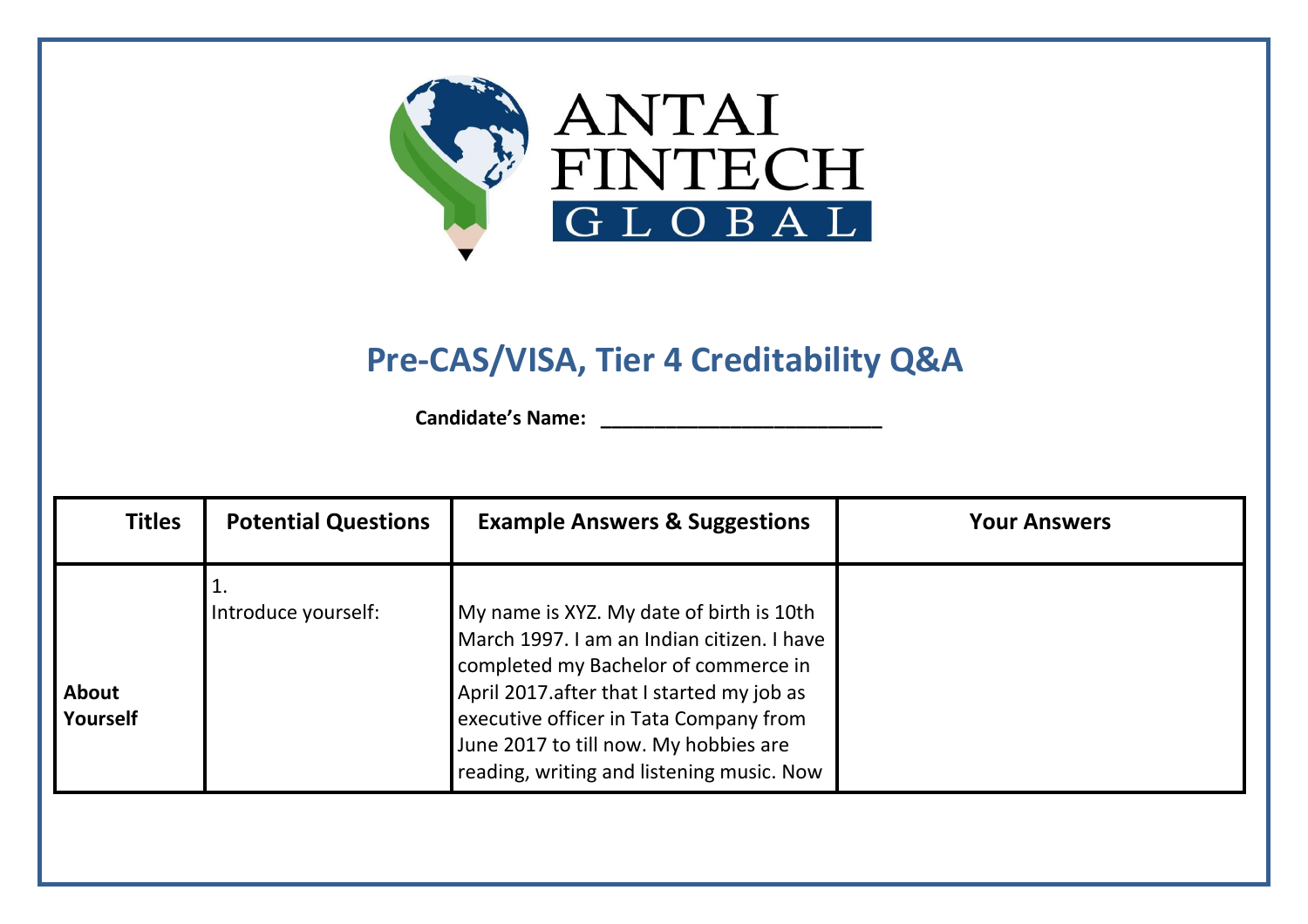|                               |                                                                                                                          | I am looking forward for my higher<br>studies and I applied in (university name)<br>for (course name)                                       |  |
|-------------------------------|--------------------------------------------------------------------------------------------------------------------------|---------------------------------------------------------------------------------------------------------------------------------------------|--|
| Past<br><b>Qualifications</b> | 2.<br>a) When did you complete<br>your previous studies?<br>b) What did you study?                                       | List all your qualifications along with the<br>year of completion.                                                                          |  |
|                               | 3.<br>a.) What is your last<br>qualification?<br>b.) What did you study<br>in your last<br>studies/qualificatio<br>$n$ ? |                                                                                                                                             |  |
|                               | 4.<br>a) What you were doing<br>after completing your last<br>qualification?                                             | After graduation, what are you planning<br>to do in your career.<br><b>Example Answer:</b><br>have completed<br><b>Bachelor</b><br>of<br>my |  |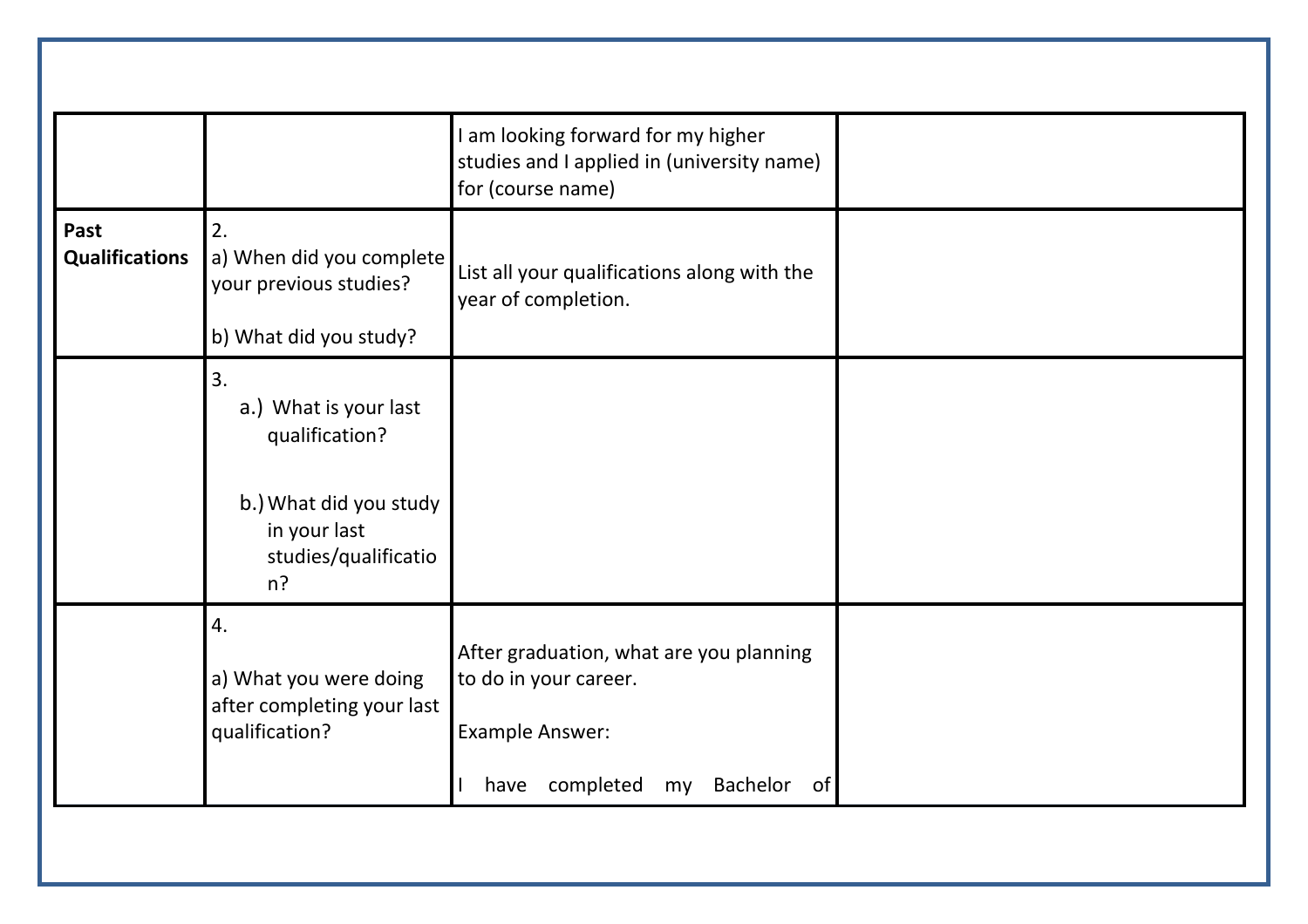|                                                          | engineering in mechanical engineering in<br>from<br>Gujarat Technological<br>2018<br>University and I have secured 7.43 CGPA.<br>After graduation, I started working with<br>yogi engineers as a service engineer and I<br>applied for MBA<br>(General<br>have<br>Management) in UWTSD. |  |
|----------------------------------------------------------|-----------------------------------------------------------------------------------------------------------------------------------------------------------------------------------------------------------------------------------------------------------------------------------------|--|
|                                                          | <b>Note: Please make sure you answer this</b><br>question in your own words, if you will<br>copy and say word to word, there are<br>chances you may fail the interview.                                                                                                                 |  |
| 5.<br>Can you explain any gaps<br>in your study or work? |                                                                                                                                                                                                                                                                                         |  |
| 6.<br>back to your study now?                            | <b>Example Answer:</b><br>Why do you want to come After finishing my graduation since 2018 I<br>am working in an engineer company<br>named Yogi since 2018 as service                                                                                                                   |  |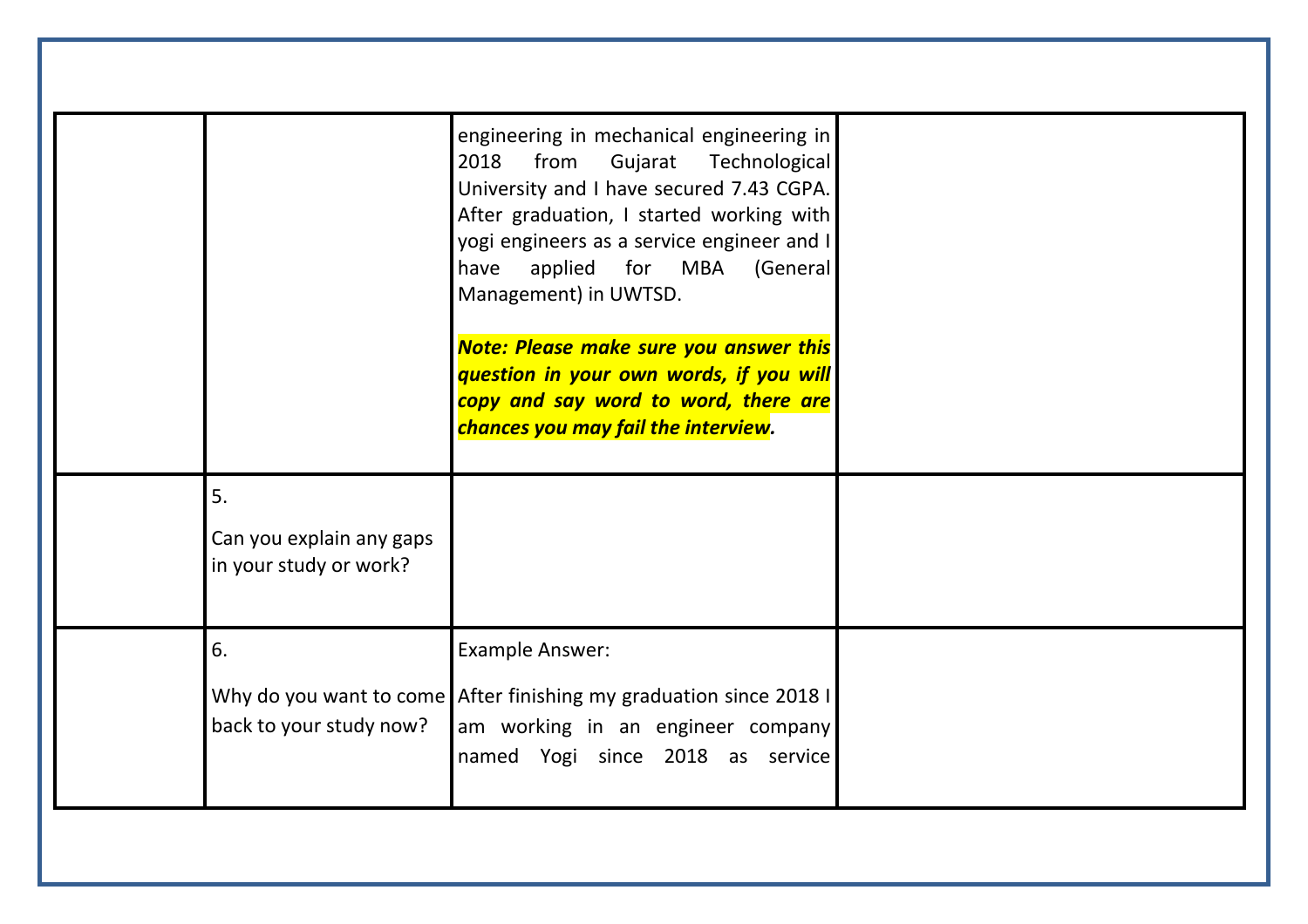|               |                                                 | engineer. However, I would like to see my                                   |  |
|---------------|-------------------------------------------------|-----------------------------------------------------------------------------|--|
|               |                                                 | self in a managerial position and to get                                    |  |
|               |                                                 | that position my company is requiring a                                     |  |
|               |                                                 | own words, if you will copy and say word                                    |  |
|               |                                                 | to word, there are chances you may fail                                     |  |
|               |                                                 | the interview.MBA degree. Therefore, I                                      |  |
|               |                                                 | would like to pursue this degree for my                                     |  |
|               |                                                 | future betterment.                                                          |  |
|               |                                                 |                                                                             |  |
|               |                                                 | <b>Note: Please make sure you answer this</b>                               |  |
|               |                                                 | question in your own words, if you will                                     |  |
|               |                                                 | copy and say word to word, there are<br>chances you may fail the interview. |  |
|               |                                                 |                                                                             |  |
|               | 7.                                              |                                                                             |  |
|               | a) Which course did you                         |                                                                             |  |
|               | apply for?                                      | will be studying MBA/MSC. (See your                                         |  |
| <b>Course</b> |                                                 | offer)                                                                      |  |
|               | <b>Informati</b> $\vert$ b) When it will start? |                                                                             |  |
| on            |                                                 |                                                                             |  |
|               | c) Course duration/Do                           |                                                                             |  |
|               | you know the length of                          |                                                                             |  |
|               | your course?                                    | MBA will be start in May/September                                          |  |
|               |                                                 | 2022.(See offer letter)                                                     |  |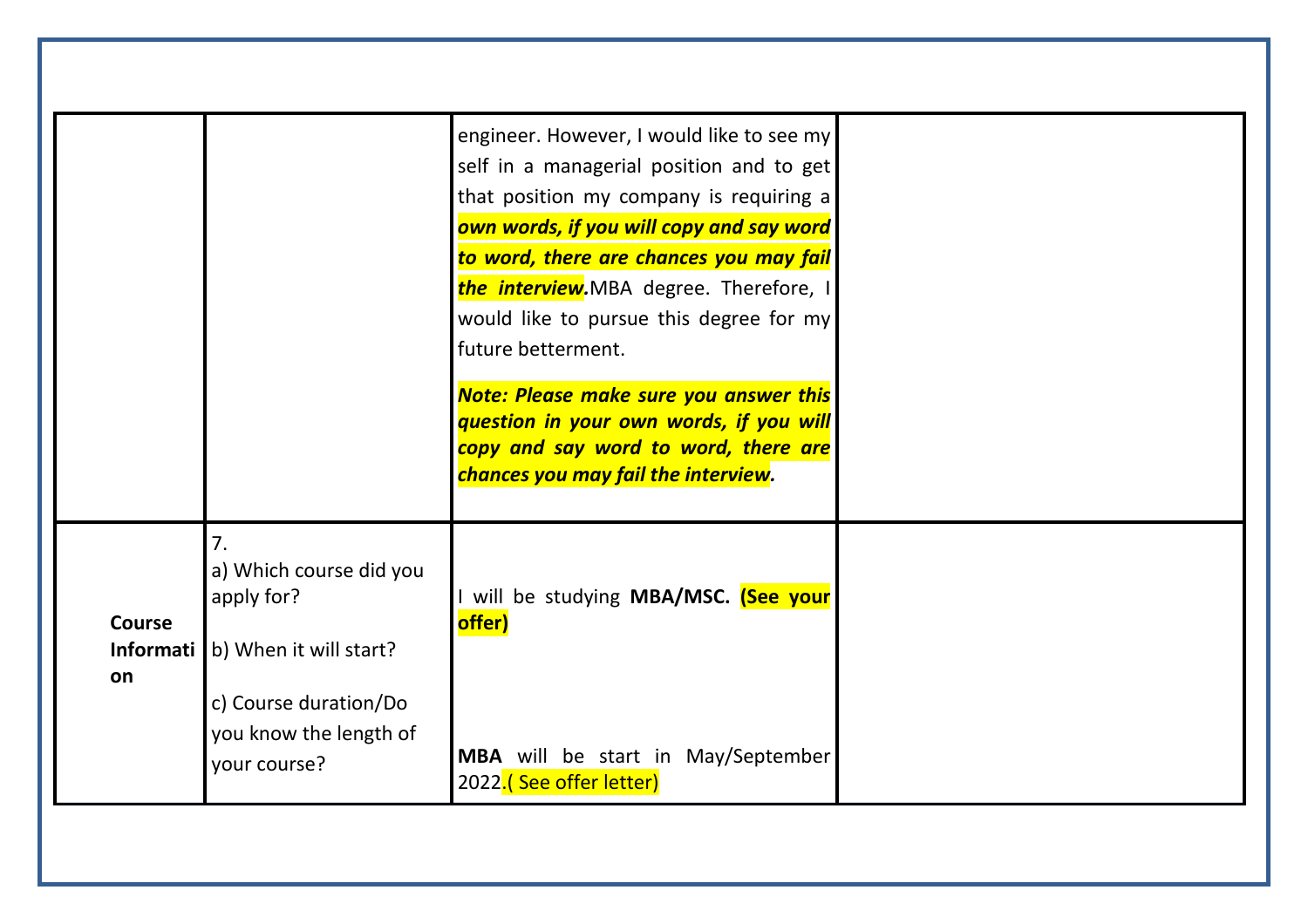|                                                                                                   | Yes, the length of my course is _____ Year.    |  |
|---------------------------------------------------------------------------------------------------|------------------------------------------------|--|
| 8.<br>What are the course<br>modules you will be<br>studying?<br>Note: Module means 5.<br>subject | My Course Modules are:<br>1.<br>2.<br>3.<br>4. |  |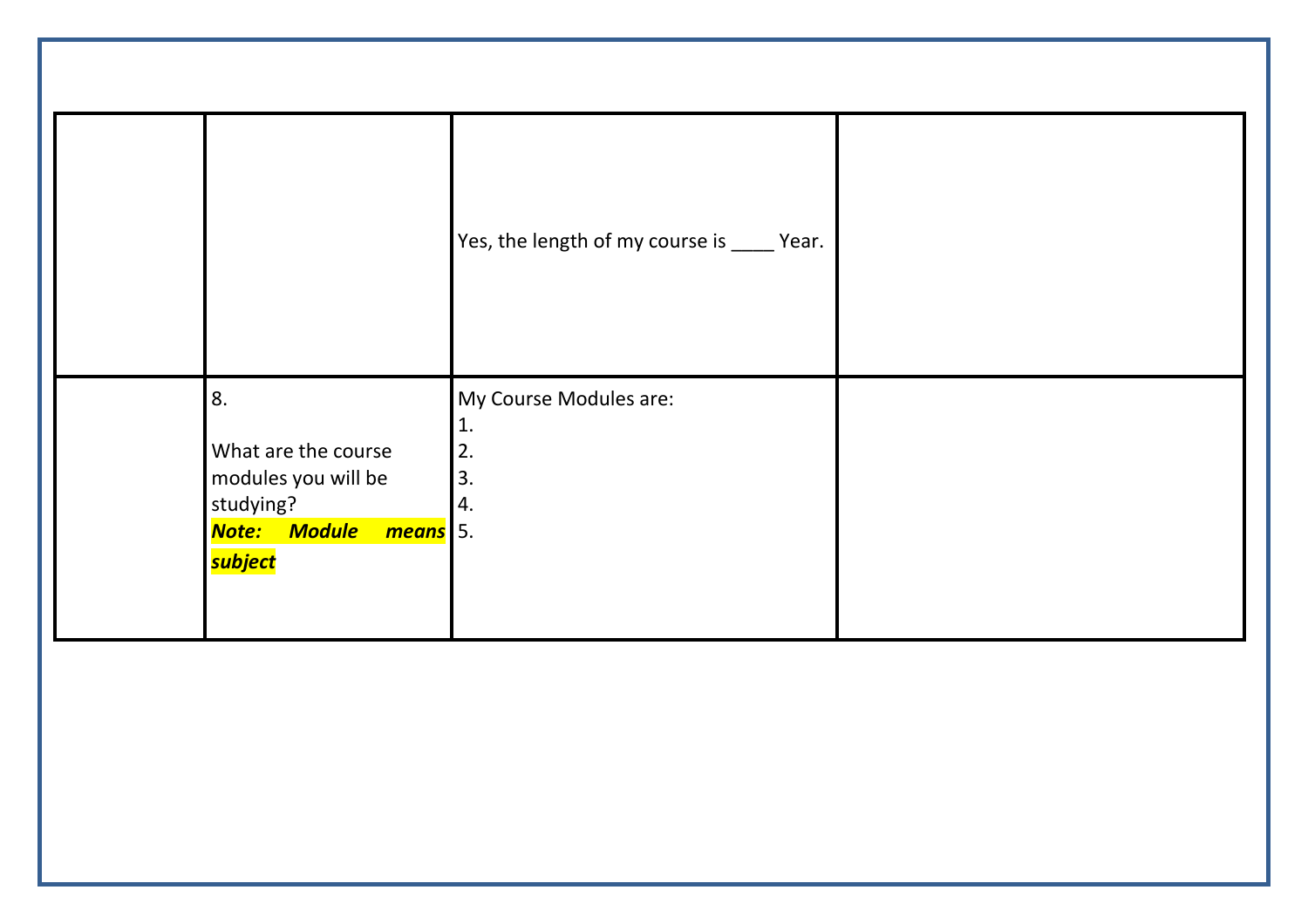| 9.<br>How is your course<br>assessed? | 0f<br>reports and exams.<br>assessment.   | My Course will assess with a combination<br>individual<br>and<br>work,<br>group<br>presentations, elevator pitches, essays,<br>Provide the course link<br>Note: click the link and read under                                                                                                                 |  |
|---------------------------------------|-------------------------------------------|---------------------------------------------------------------------------------------------------------------------------------------------------------------------------------------------------------------------------------------------------------------------------------------------------------------|--|
| 10.<br>course?                        | Why did you choose this<br>as<br>Example: | Detailed explanation on why you want to<br>study Business BA or MBA or any other?<br>I chose to study business management<br>because I want to become<br>I look forward to learning modules such<br>As I want to become a Business<br>development manager therefore, I<br>believe after Completing the course |  |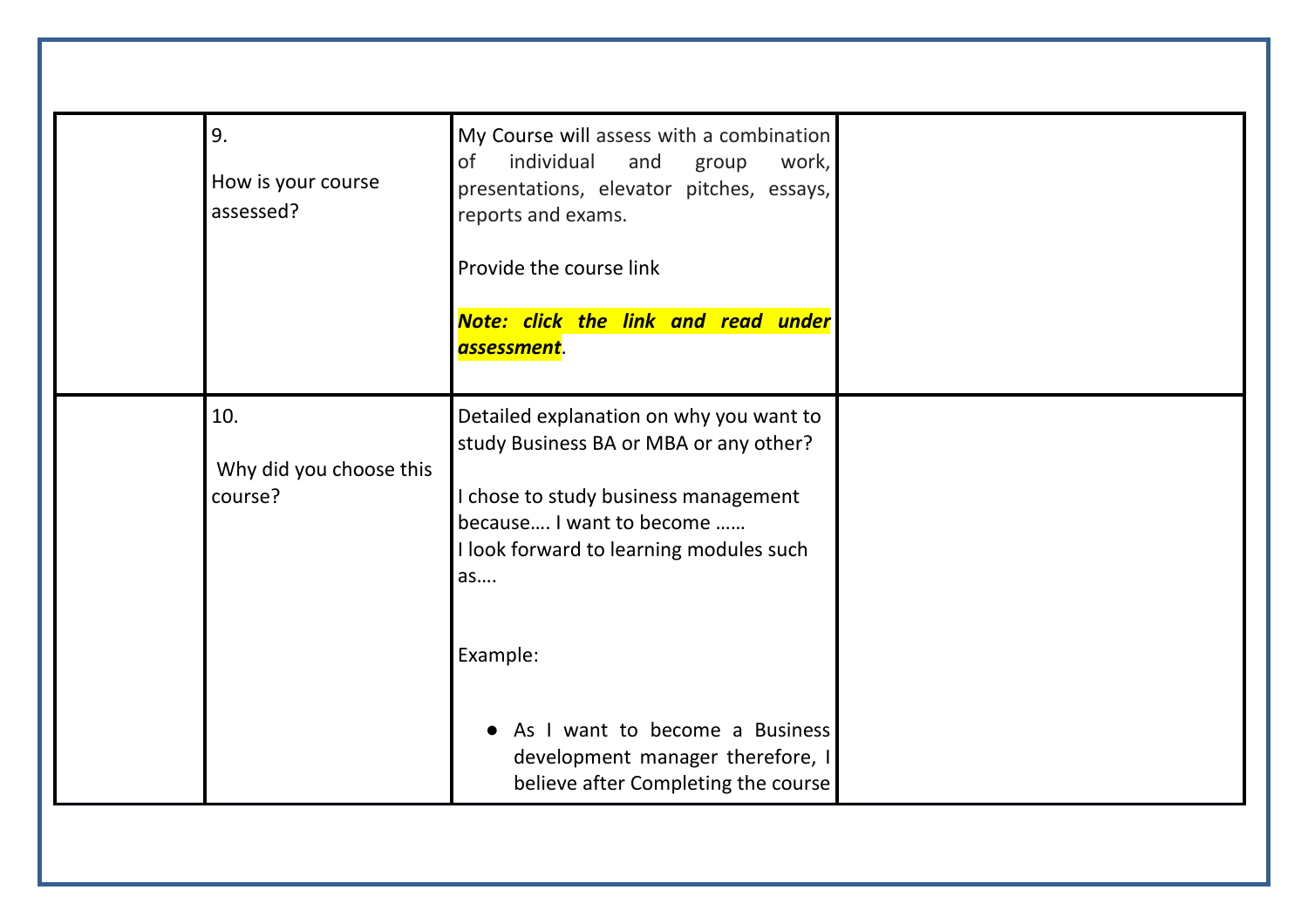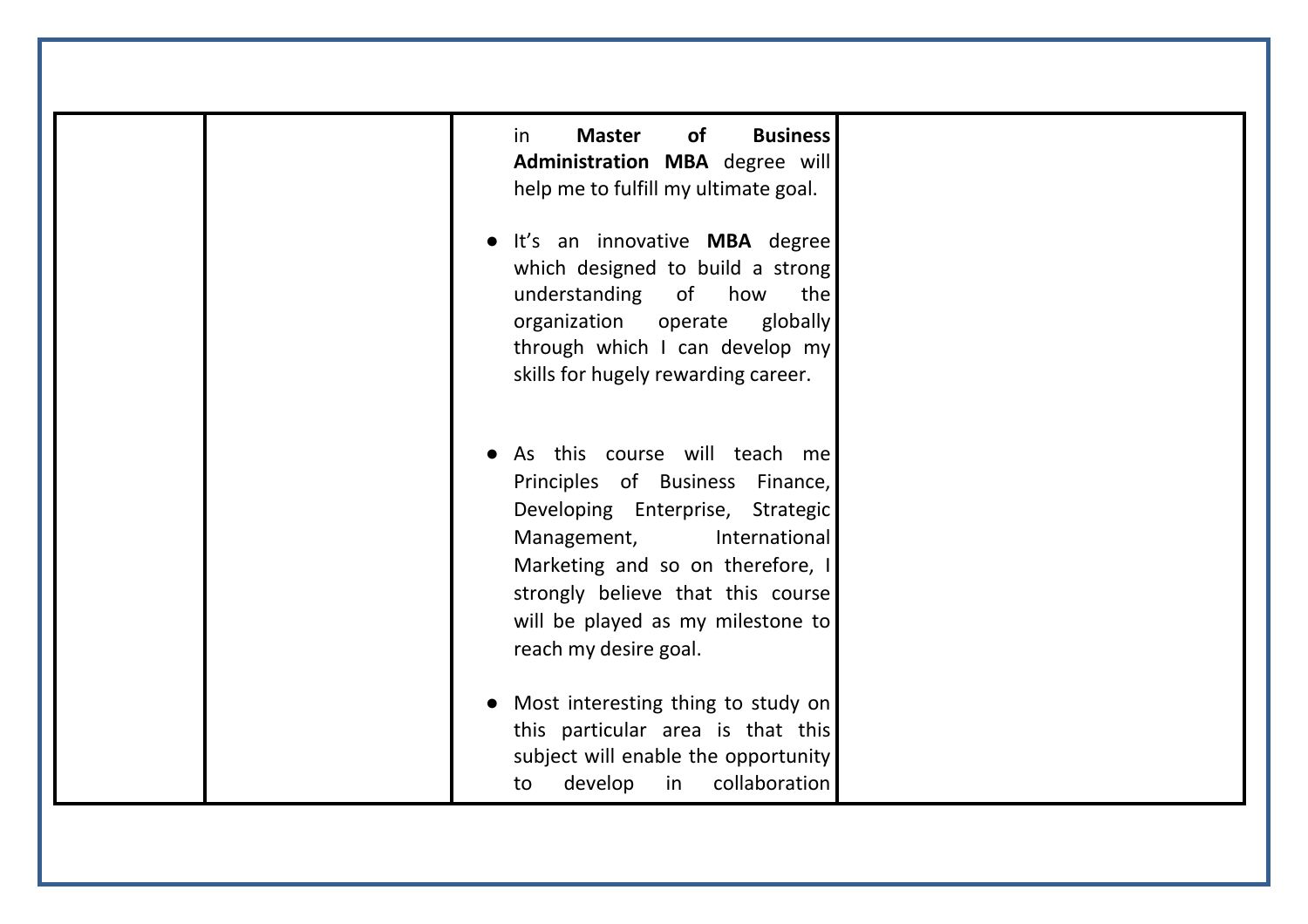| information<br>and<br>business<br>management area.                                                                                                                      |
|-------------------------------------------------------------------------------------------------------------------------------------------------------------------------|
| It will help me to find a valuable<br>work placement after skills either in<br>India or overseas.                                                                       |
| Moreover, I strongly believe it will<br>help my understanding level and<br>enhance my knowledge to build up<br>a bright career.                                         |
| <b>Note: Please make sure you answer this</b><br>question in your own words, if you will<br>copy and say word to word, there are<br>chances you may fail the interview. |
|                                                                                                                                                                         |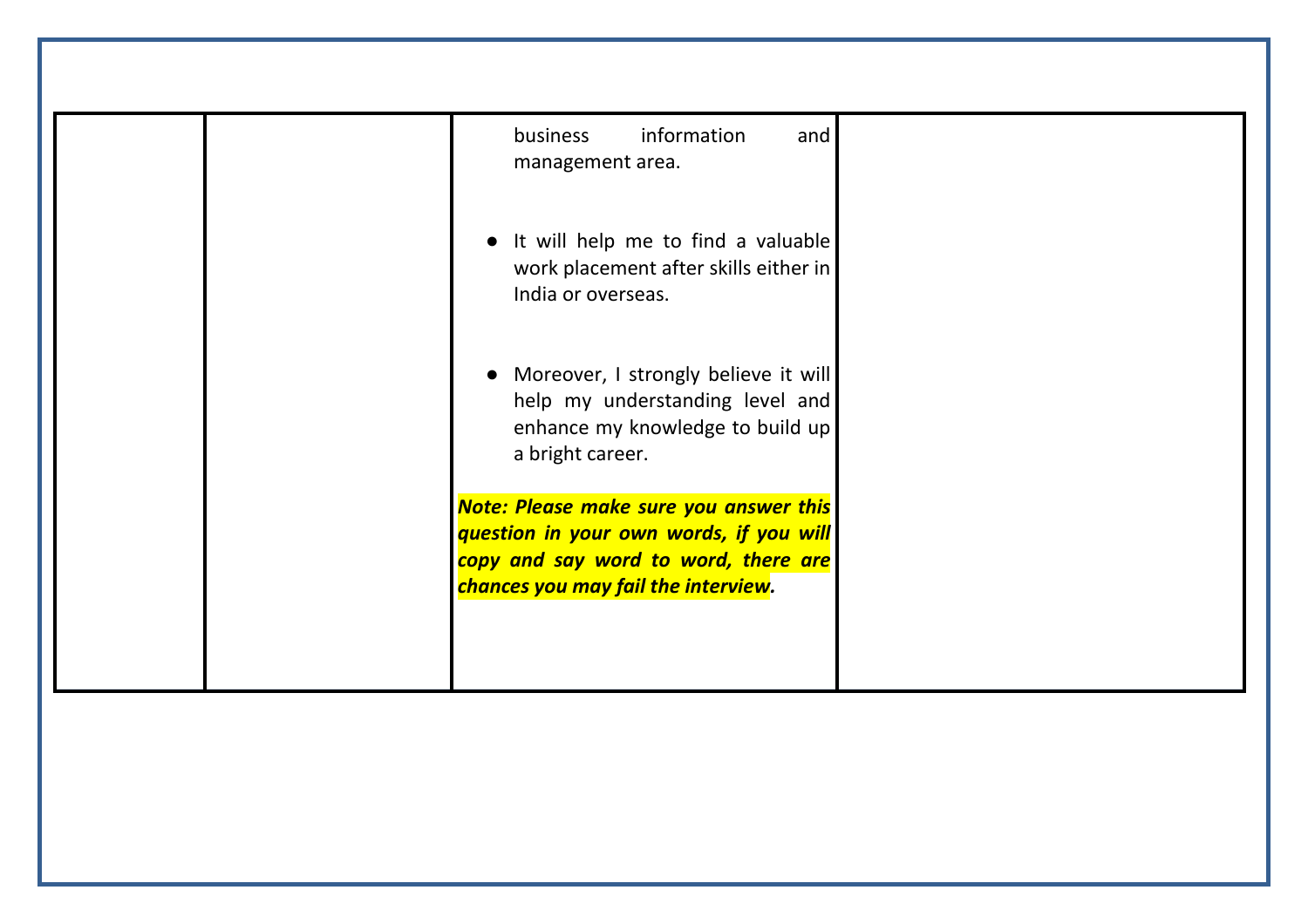|     |                            | Example answer:                               |  |
|-----|----------------------------|-----------------------------------------------|--|
| 11. |                            |                                               |  |
|     | Is this course is relevant | As I have completed my Bachelor of            |  |
|     | with your previous         | engineering in mechanical engineering         |  |
|     | studies?                   | therefore this degree is not directly         |  |
|     |                            | relevant with my previous studies but as a    |  |
|     |                            | I am working in a engineer company since      |  |
|     |                            | 2018 as service engineer and I have           |  |
|     |                            | opportunity to become a Business              |  |
|     |                            | development manager of that company           |  |
|     |                            | therefore I am interested to pursue this      |  |
|     |                            | MBA degree. Because to get this               |  |
|     |                            | managerial position company is requiring      |  |
|     |                            | a MBA degree so that I can manage my          |  |
|     |                            | team properly and develop my skills           |  |
|     |                            | throughout my career.                         |  |
|     |                            |                                               |  |
|     |                            | <b>Note: Please make sure you answer this</b> |  |
|     |                            | question in your own words and not copy       |  |
|     |                            | from here as it will result in Fail.          |  |
|     |                            |                                               |  |
|     |                            |                                               |  |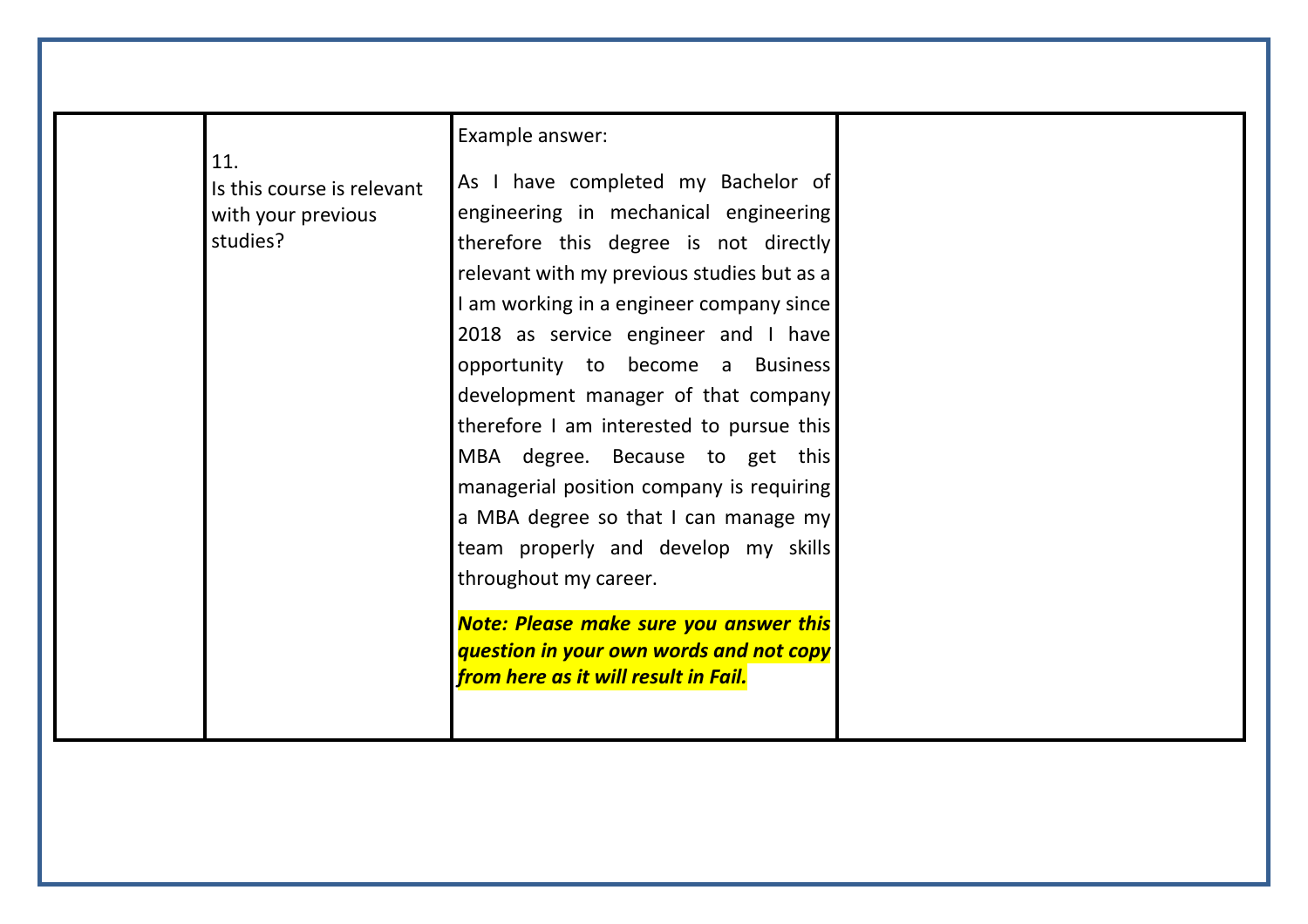| 12.<br>What are your entire<br>course fees?<br><b>Or</b><br>What is the cost of your<br>tuition fees? | <b>Example Answer:</b><br>My tuition fee is 15,000 pounds, after<br>scholarship of 3000, it is 12000 pounds.  |  |
|-------------------------------------------------------------------------------------------------------|---------------------------------------------------------------------------------------------------------------|--|
| 13. Which qualification<br>will you receive after<br>completing this course?                          | I will receive Masters in Business<br>administration qualification or BA in<br><b>Business administration</b> |  |
|                                                                                                       |                                                                                                               |  |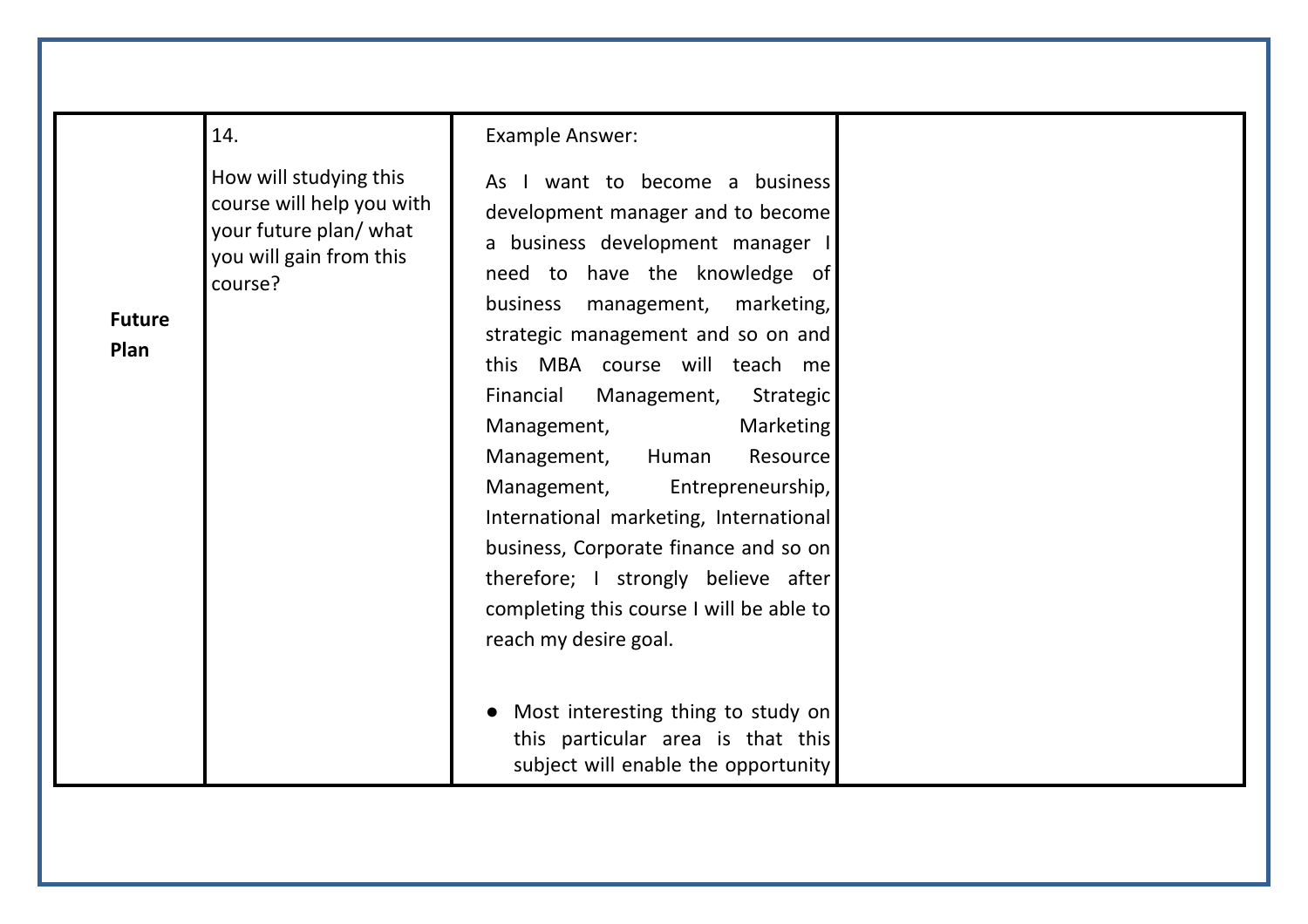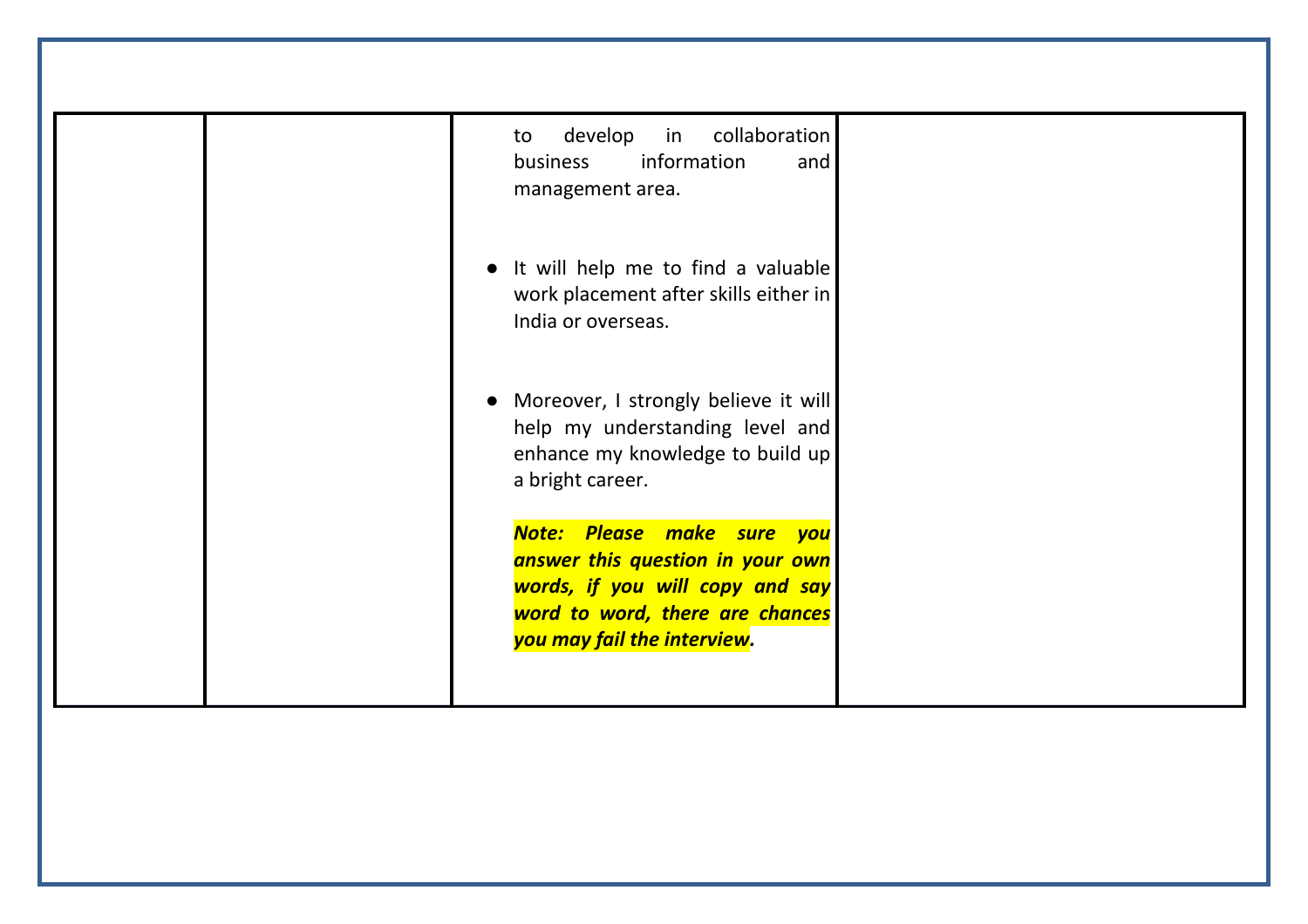| 15.<br>What do you plan to do<br>after you have completing<br>your studies?<br>Or<br>What are your career<br>plans? |                                                                                                 |  |
|---------------------------------------------------------------------------------------------------------------------|-------------------------------------------------------------------------------------------------|--|
| 16.<br>What is your expected<br>salary?                                                                             | Example Answer:<br>Well as a General service Manager I will<br>expect 1.50 Lac or above Rupees. |  |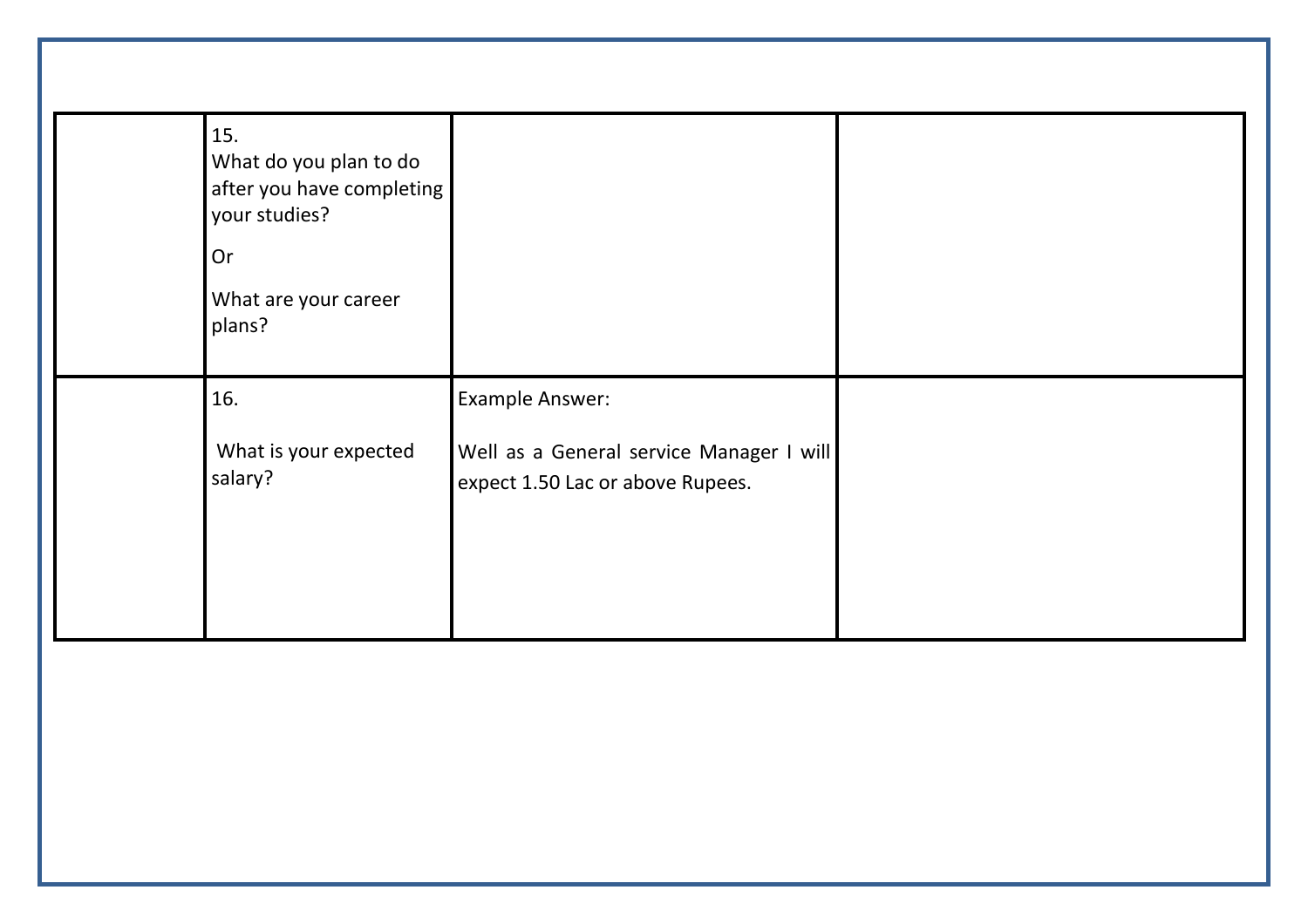| <b>Universit</b><br>y Related | 17.                                    |           | I have chosen to study at this University<br>for a number of reasons.                                                                                                         |                               |         |
|-------------------------------|----------------------------------------|-----------|-------------------------------------------------------------------------------------------------------------------------------------------------------------------------------|-------------------------------|---------|
|                               | Why did you choose this<br>university? | l It      | has                                                                                                                                                                           | been                          | awarded |
|                               |                                        | $\bullet$ | It has been providing higher education<br>for __ years.                                                                                                                       |                               |         |
|                               |                                        |           | • It has ranked ___ in the UK                                                                                                                                                 |                               |         |
|                               |                                        | $\bullet$ | $\mathbf{I}$<br>university, they are more reliable and<br>that suited for my future.                                                                                          | like module structure of this |         |
|                               |                                        | $\bullet$ | This university is an employment<br>focused university dedicated to<br>ensuring students from diverse<br>backgrounds and develops academic<br>knowledge and practical skills. |                               |         |
|                               |                                        |           | • Sof (name of the university)<br>graduates were in employment and I                                                                                                          |                               |         |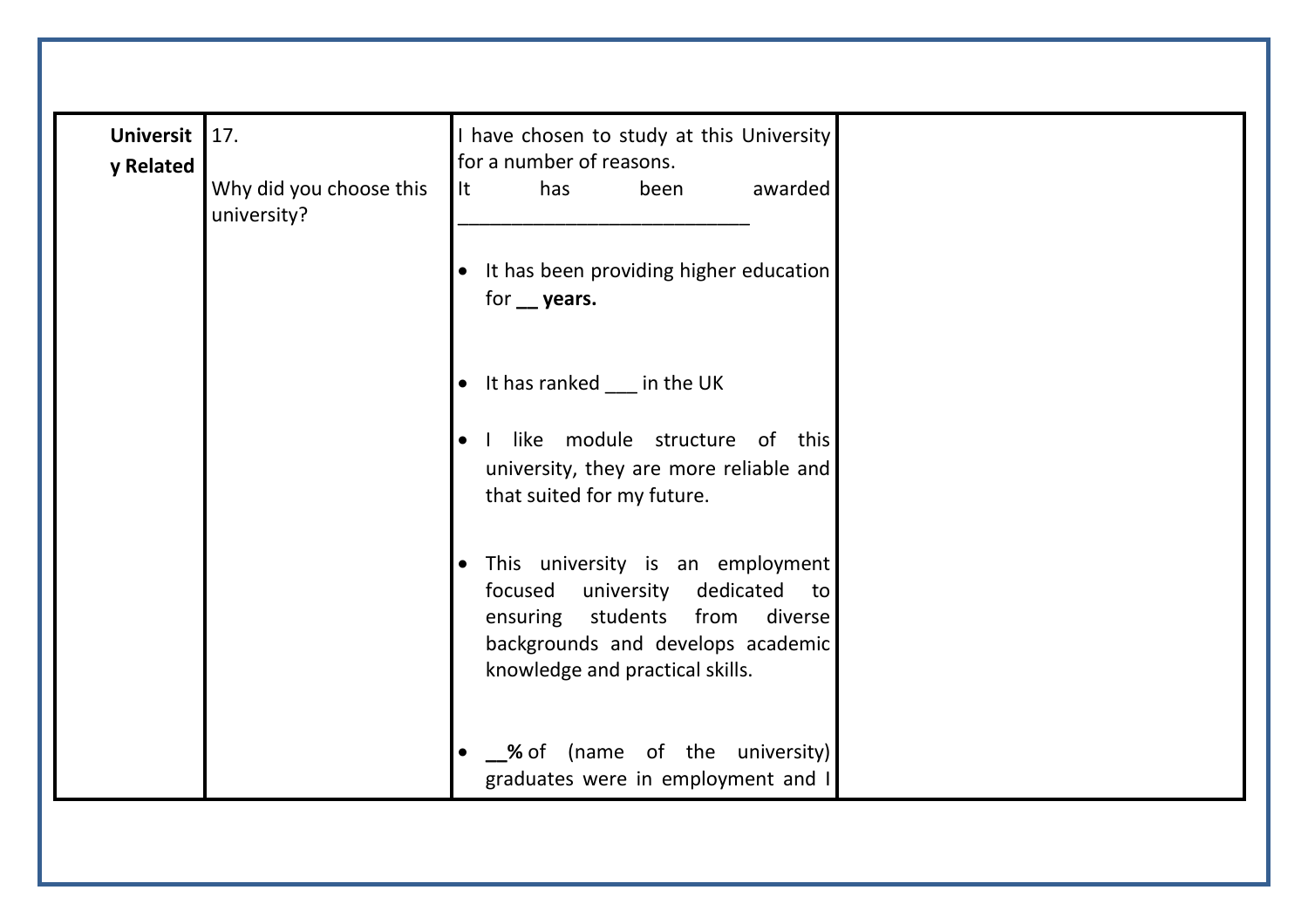| believe I will get a great opportunity to<br>work with international companies.<br>• Also it has a very strong network for<br>employment.                                                                                                                                                                                                                                            |
|--------------------------------------------------------------------------------------------------------------------------------------------------------------------------------------------------------------------------------------------------------------------------------------------------------------------------------------------------------------------------------------|
| In addition, more than countries<br>student study at this university. So I<br>will get the opportunity to build my<br>international networks and will be<br>myself<br>able to furnish<br>with<br>multicultural tests, fashions<br>and<br>customs.<br>• Other reasons may include- University<br>Facilities, Expert Faculties, Course<br>Structure, Affordable fee, Location,<br>etc. |
| <b>Note: it is not necessary to mention</b><br>all the above points in your answer,<br>mention at least 3 and then try and<br>have your own answer. Again,                                                                                                                                                                                                                           |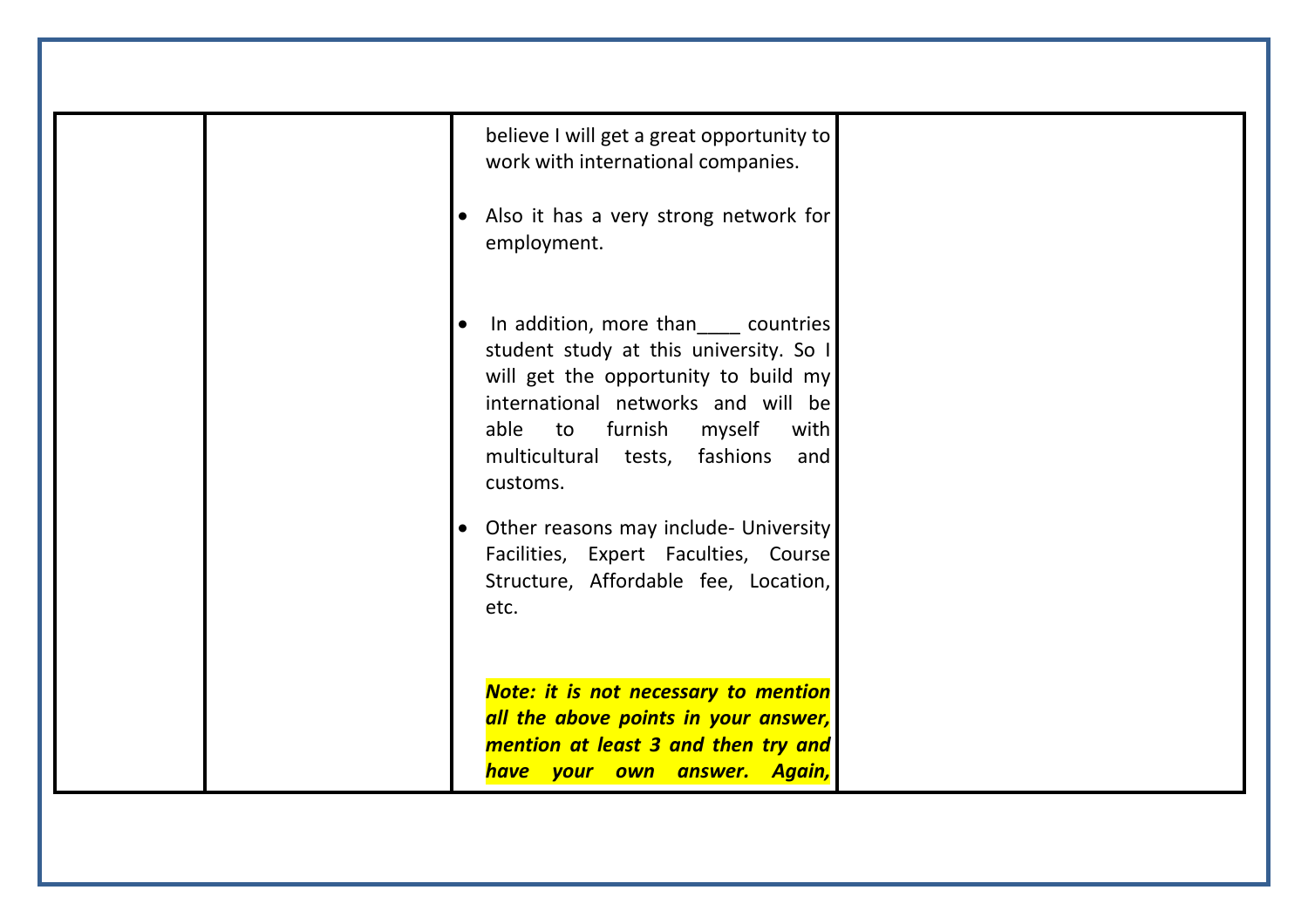|                                                                | copying word to word might result in<br><mark>fail.</mark> |  |
|----------------------------------------------------------------|------------------------------------------------------------|--|
| 18.<br>What is the geographical<br>location of the University? | Full address of the University                             |  |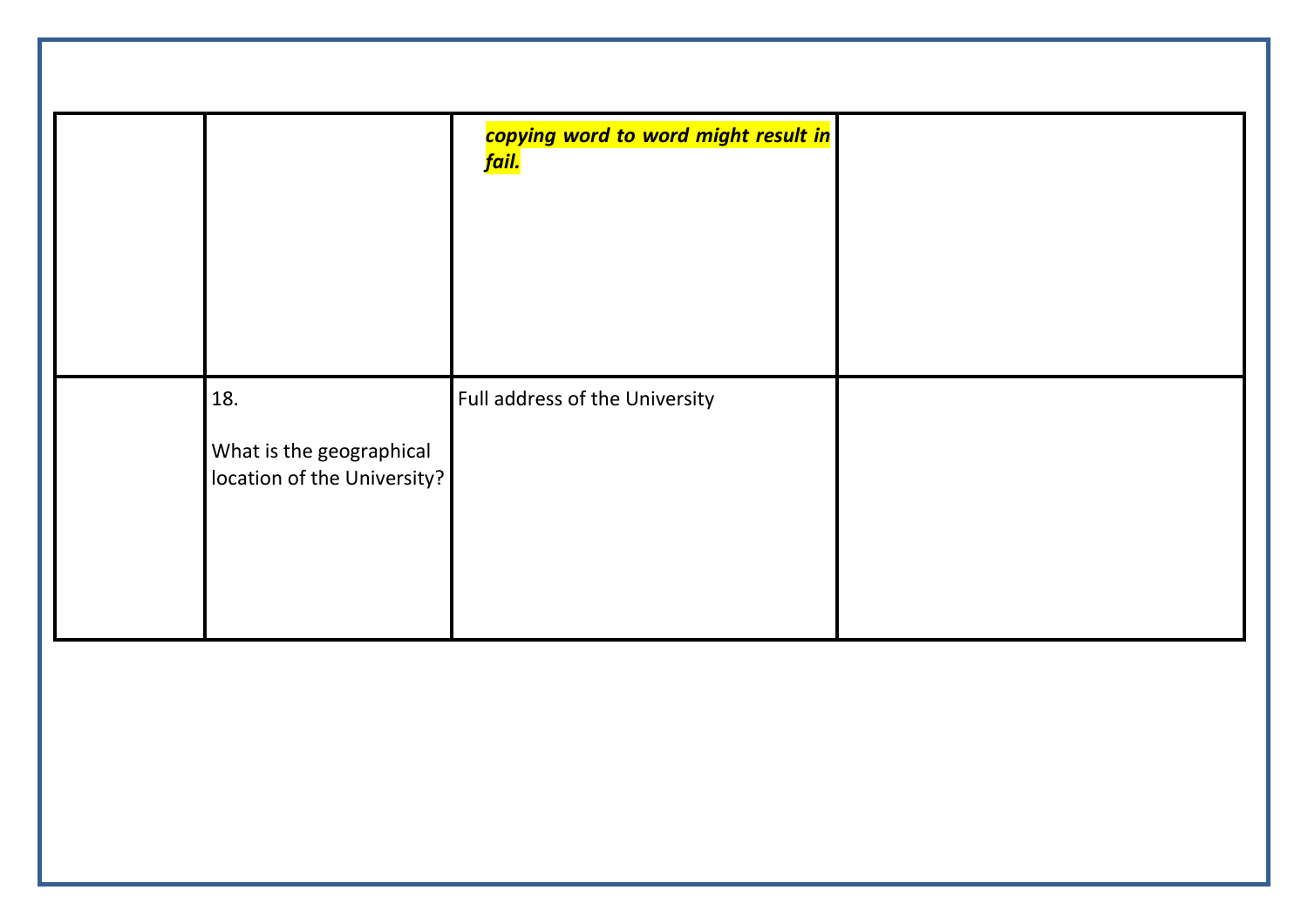| 19.                                                                                              |                                                                                                                                                                                                                                                                                                                                                                                  |  |
|--------------------------------------------------------------------------------------------------|----------------------------------------------------------------------------------------------------------------------------------------------------------------------------------------------------------------------------------------------------------------------------------------------------------------------------------------------------------------------------------|--|
| How and Where did you<br>find the university?                                                    |                                                                                                                                                                                                                                                                                                                                                                                  |  |
| 20.<br>Why do you want to study<br>in the UK?<br>or<br>Why did you choose to<br>study in the UK? | There are number of reasons behind<br>to study in UK.<br>The UK is one of the world's leading<br>$\bullet$<br>international<br>destinations<br>for<br>students.<br>UK has a long history of world-<br>$\bullet$<br>renowned education.<br>UK universities are renowned for<br>$\bullet$<br>high academic standards and they<br>also have reputation for world-class<br>research. |  |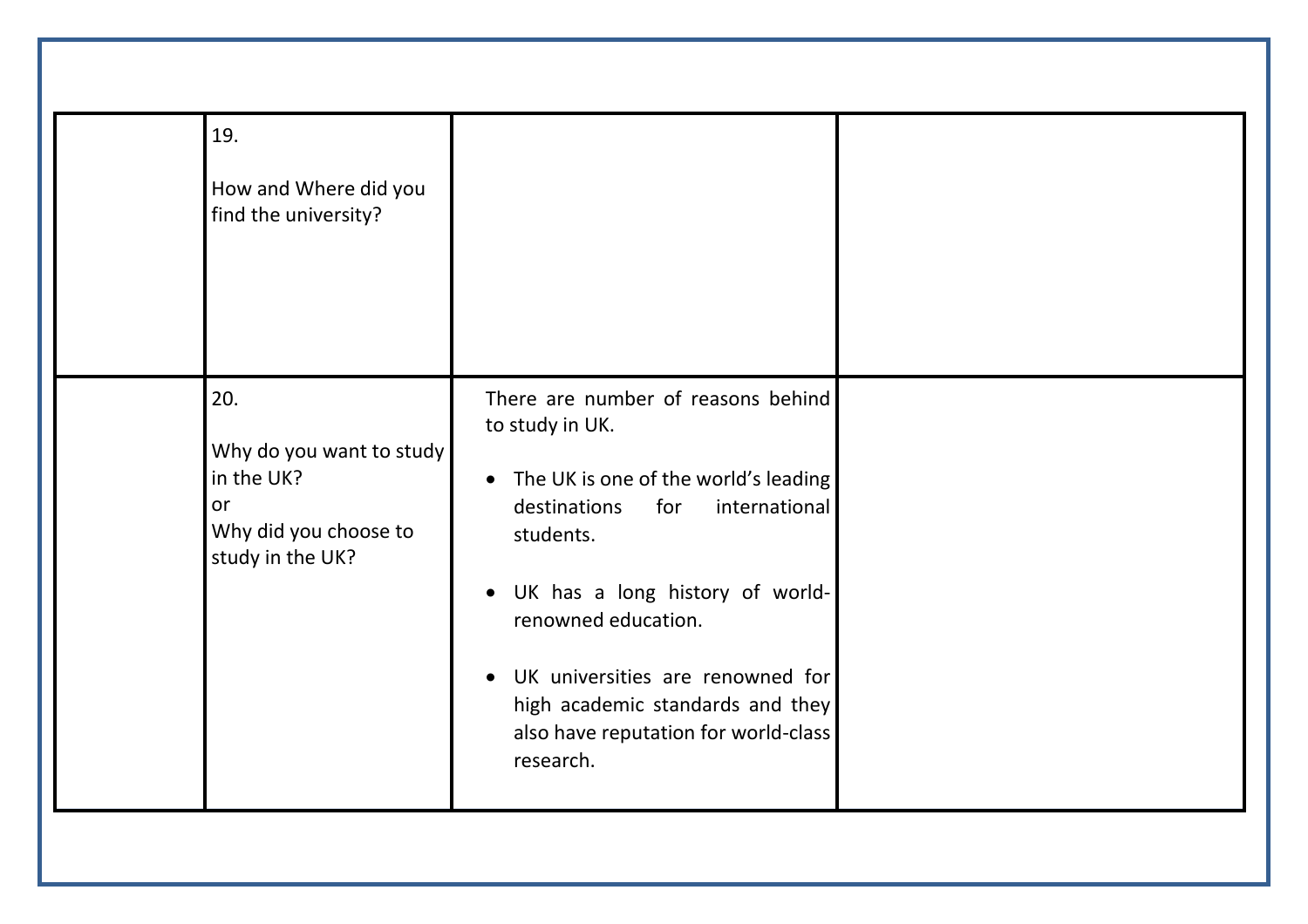| • UK courses are generally shorter<br>than other countries like USA and<br>Canada because USA and Canada is<br>providing 2-year MBA Course<br>whereas UK offers 1 year MBA<br>course, so it is helping to reduce<br>overall<br>tuition<br>fees<br>and<br>accommodation cost. |  |
|------------------------------------------------------------------------------------------------------------------------------------------------------------------------------------------------------------------------------------------------------------------------------|--|
| UK's degree and qualifications are<br>recognized by employers<br>and<br>academic worldwide.                                                                                                                                                                                  |  |
| Approximately 5, 00, 000 students<br>are enrolling each year.                                                                                                                                                                                                                |  |
| • UK has a multi cultural atmosphere<br>that is difficult to find in any other<br>countries.                                                                                                                                                                                 |  |
| • There are many scholarships are<br>available in the UK rather than<br>other countries.                                                                                                                                                                                     |  |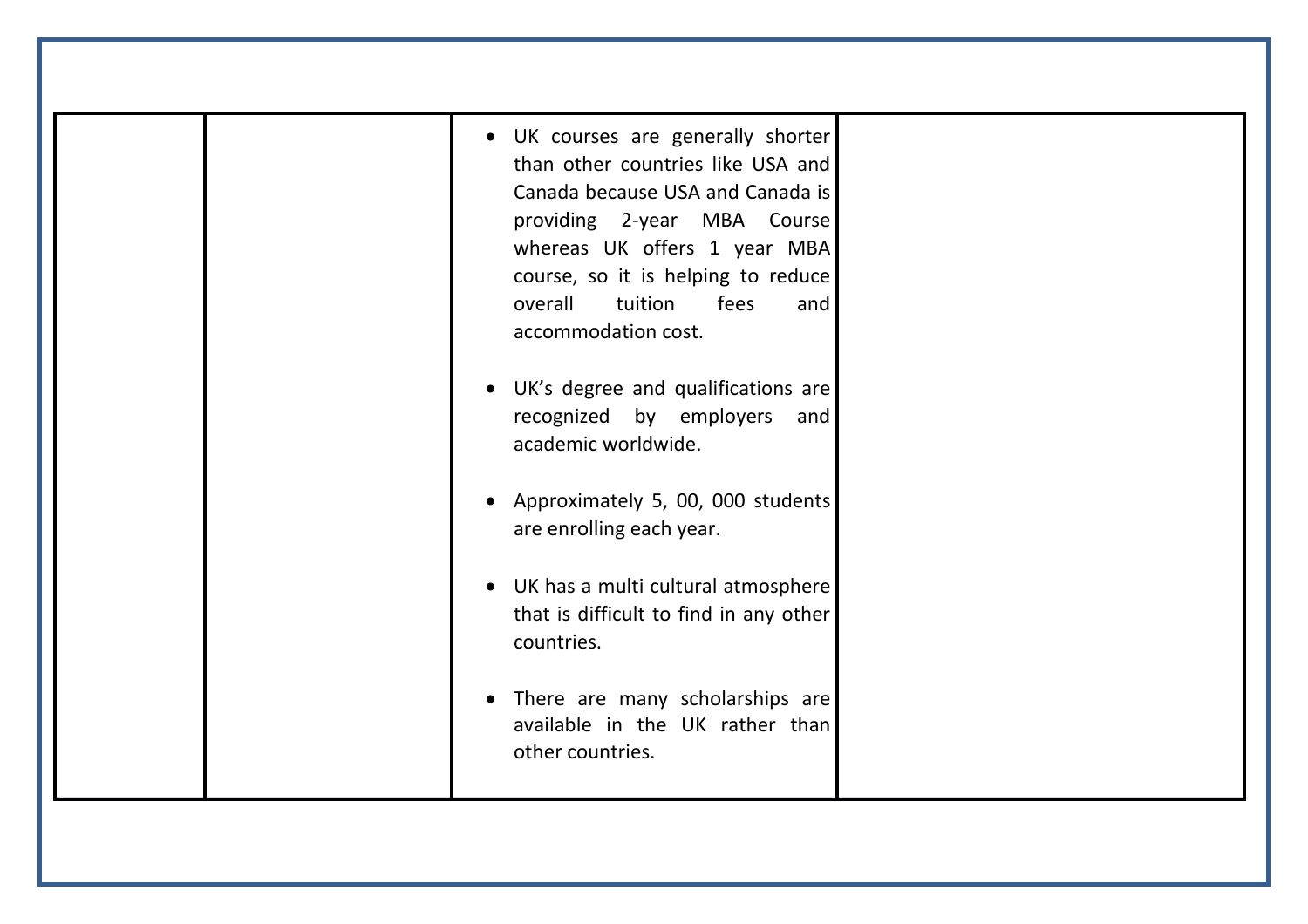| • Over 88% of international<br>graduates are satisfied with their<br>UK learning experience.                                                                        |  |
|---------------------------------------------------------------------------------------------------------------------------------------------------------------------|--|
| • Studying in the UK will help me to<br>develop excellent language skills.                                                                                          |  |
| Compering to other countries, the<br>living and health care cost are<br>reasonable in the UK.                                                                       |  |
| Note: Please make sure you<br>answer this question in your own<br>words, if you will copy and say<br>word to word, there are chances<br>you may fail the interview. |  |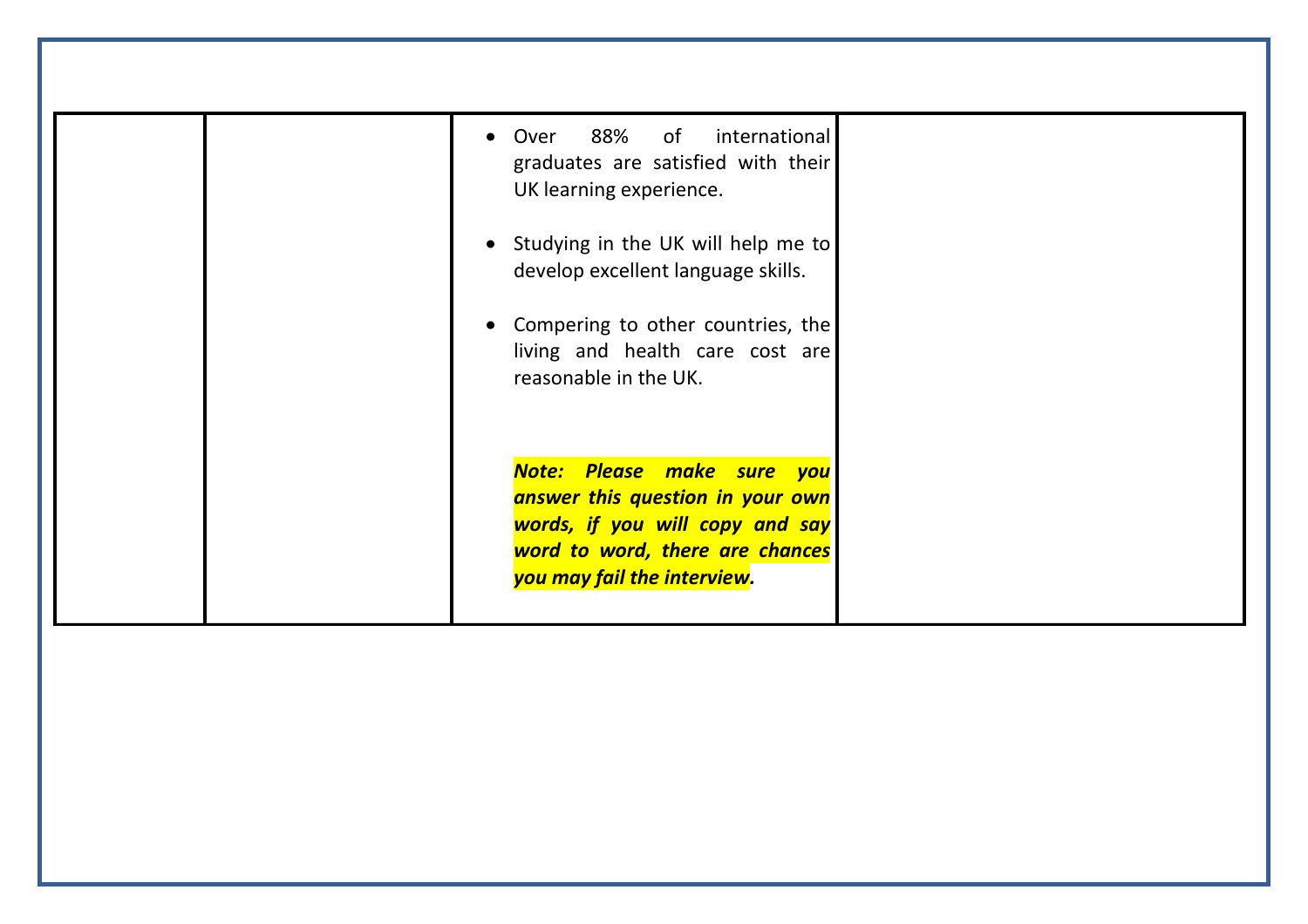| 21.<br>Did you consider studying<br>any other countries? | If yes, explain what countries you<br>considered and why you didn't choose it<br>at the end<br>If no, explain why you didn't choose other<br>countries         |  |
|----------------------------------------------------------|----------------------------------------------------------------------------------------------------------------------------------------------------------------|--|
|                                                          | Comparisons should be:                                                                                                                                         |  |
|                                                          | Uni. location                                                                                                                                                  |  |
|                                                          | Uni. fees                                                                                                                                                      |  |
|                                                          | Uni. ranking<br>Uni. course modules - Subjects                                                                                                                 |  |
|                                                          | Uni. facilities                                                                                                                                                |  |
|                                                          | Example:<br><b>Comparison of UK with Canada or USA?</b>                                                                                                        |  |
|                                                          | UK course duration is shorter than<br>$\bullet$<br>other country. In UK I can complete<br>my course within 1 year whether<br>other country like USA and Canada |  |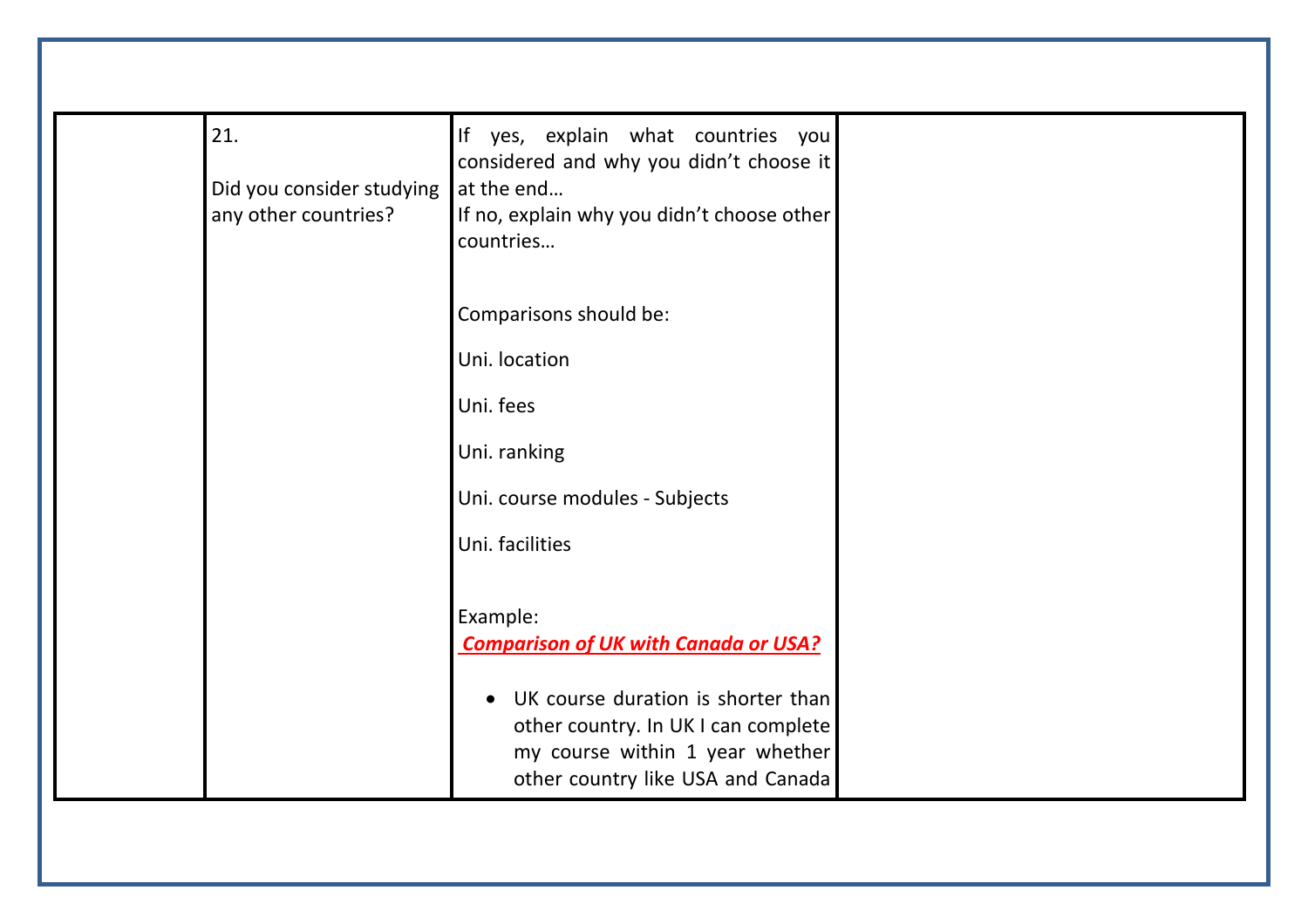| take 2 years to complete this same<br>course. So I easily can save my 1-<br>year by studying in UK.                                                                                                                                                                                                                         |  |
|-----------------------------------------------------------------------------------------------------------------------------------------------------------------------------------------------------------------------------------------------------------------------------------------------------------------------------|--|
| Searching the<br>Australian<br>$\bullet$<br>universities website via online, on<br>average, the annual tuition fees are<br>lower in the UK. Such as the tuition<br>fees for MBA in UWTSD is<br>(£12,00GBP) and the same course<br>at Western Sydney University in<br>Australia the tuition fee is (27,950<br>AUD) per year. |  |
| UK degree is more valued and well<br>excepted to our country.                                                                                                                                                                                                                                                               |  |
| Most of the UK universities offer<br>scholarship to the international<br>students as I received £3000 which<br>is very rare in USA or Canada.                                                                                                                                                                               |  |
| UK weather is also better than USA<br>and Canada                                                                                                                                                                                                                                                                            |  |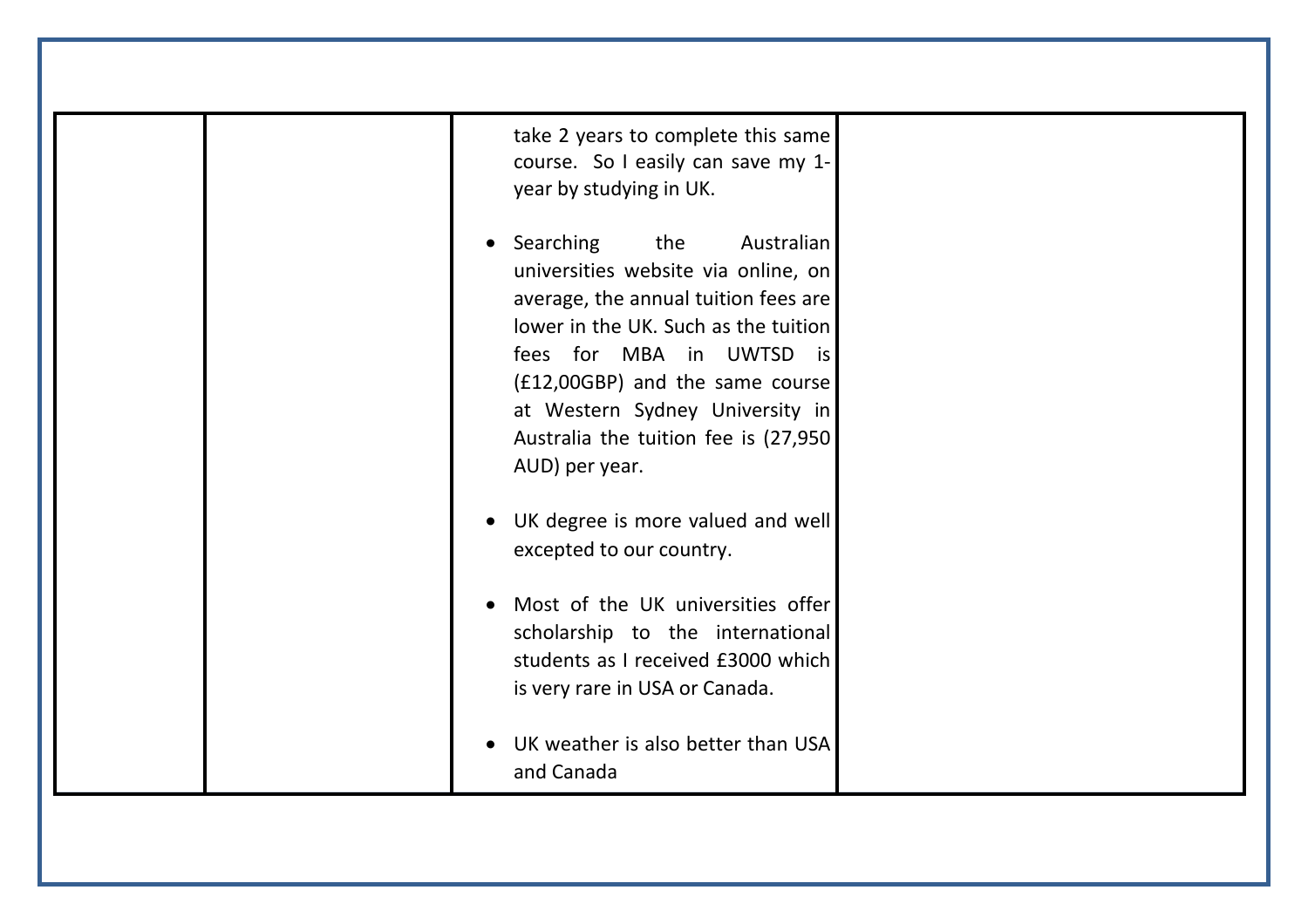|                                                                         | Most importantly, this is a<br>$\bullet$<br>multicultural country where I will<br>get chance to explore with other<br>customs and I can expand my<br>network.                                                                                                                                                        |  |
|-------------------------------------------------------------------------|----------------------------------------------------------------------------------------------------------------------------------------------------------------------------------------------------------------------------------------------------------------------------------------------------------------------|--|
|                                                                         | <b>Note: it is not necessary to mention</b><br>all the points in this answer, mention<br>at least 3 and then try and have your<br>own answer, again copying word to<br>word might result in fail.                                                                                                                    |  |
| 22.<br>How did you choose<br>which university to study<br>at in the UK? | <b>Example Answer:</b><br>I have attended local educational fair in<br>India in month of January 2020, there I<br>came to know about the university. Then I<br>also searched about review of the<br>university on Internet.<br>I watched video on YouTube as well. I also<br>got info of university on social media. |  |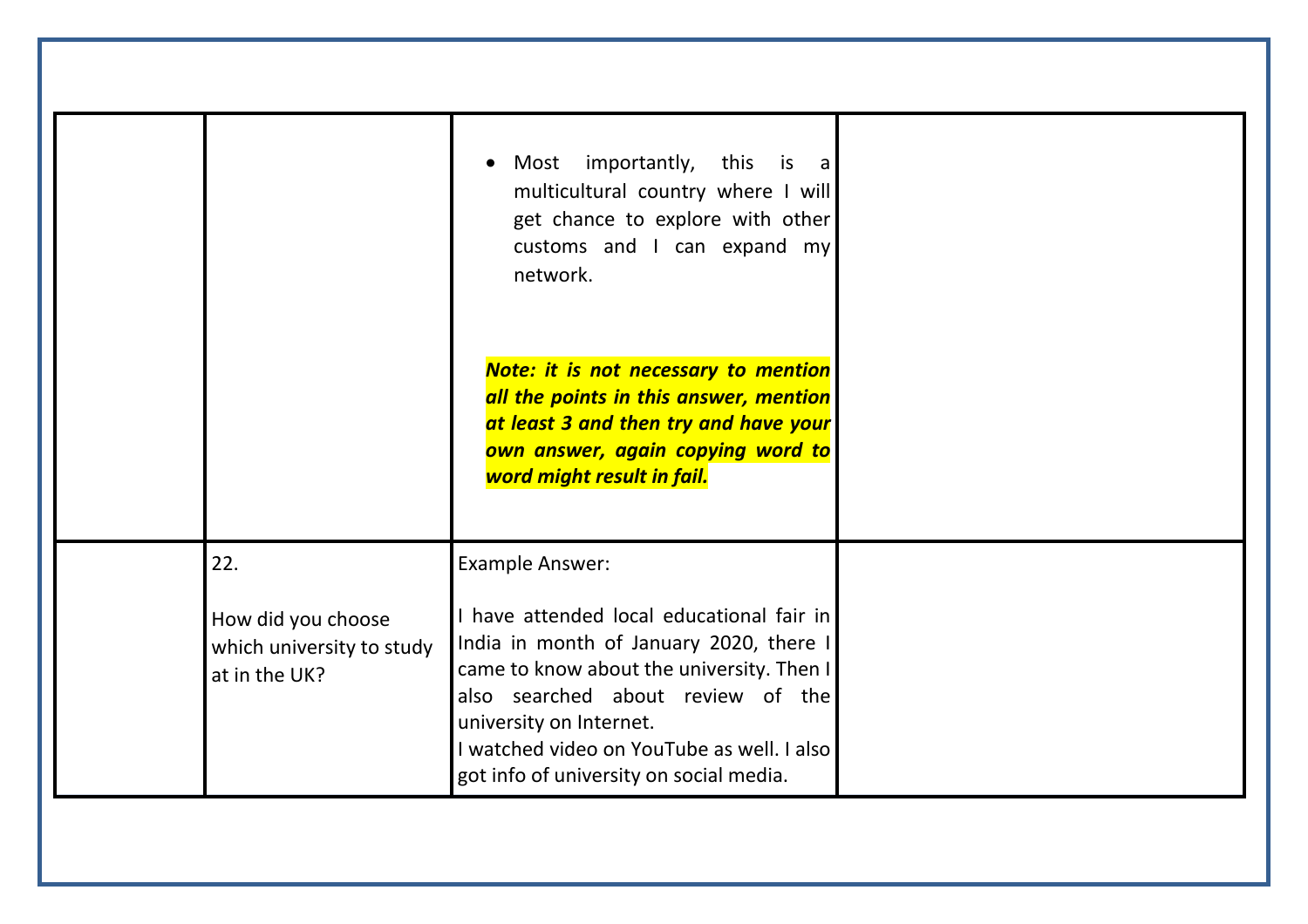|                                                      | <b>Note: Please make sure you answer this</b><br>question in your own words, if you will<br>copy and say word to word, there are<br>chances you may fail the interview.                                                                                                                                                                                                                                                                                                                                                                                                                                                                                                                        |
|------------------------------------------------------|------------------------------------------------------------------------------------------------------------------------------------------------------------------------------------------------------------------------------------------------------------------------------------------------------------------------------------------------------------------------------------------------------------------------------------------------------------------------------------------------------------------------------------------------------------------------------------------------------------------------------------------------------------------------------------------------|
| 23.                                                  | <b>Example Answer-</b>                                                                                                                                                                                                                                                                                                                                                                                                                                                                                                                                                                                                                                                                         |
| Which other university<br>you consider? At least 5/7 | Well, before applying into this university I<br>had checked out Brunel University,<br>London South Bank university, Middlesex<br>university. But its fees are £14270 and<br>business rank is 64 and it's location in<br>Middlesex so I drop out for this<br>university. Secondly, LSBU, fees of this<br>university is £14470.and location in<br>London but modules also didn't attract<br>me and the business rank of this<br>university is 83 so I don't like modules<br>and rank. And then I search Middlesex<br>University. In this university I like location,<br>fees but modules are not contains HRM<br>and financial management and the<br>business rank is 86 so I do not go for this |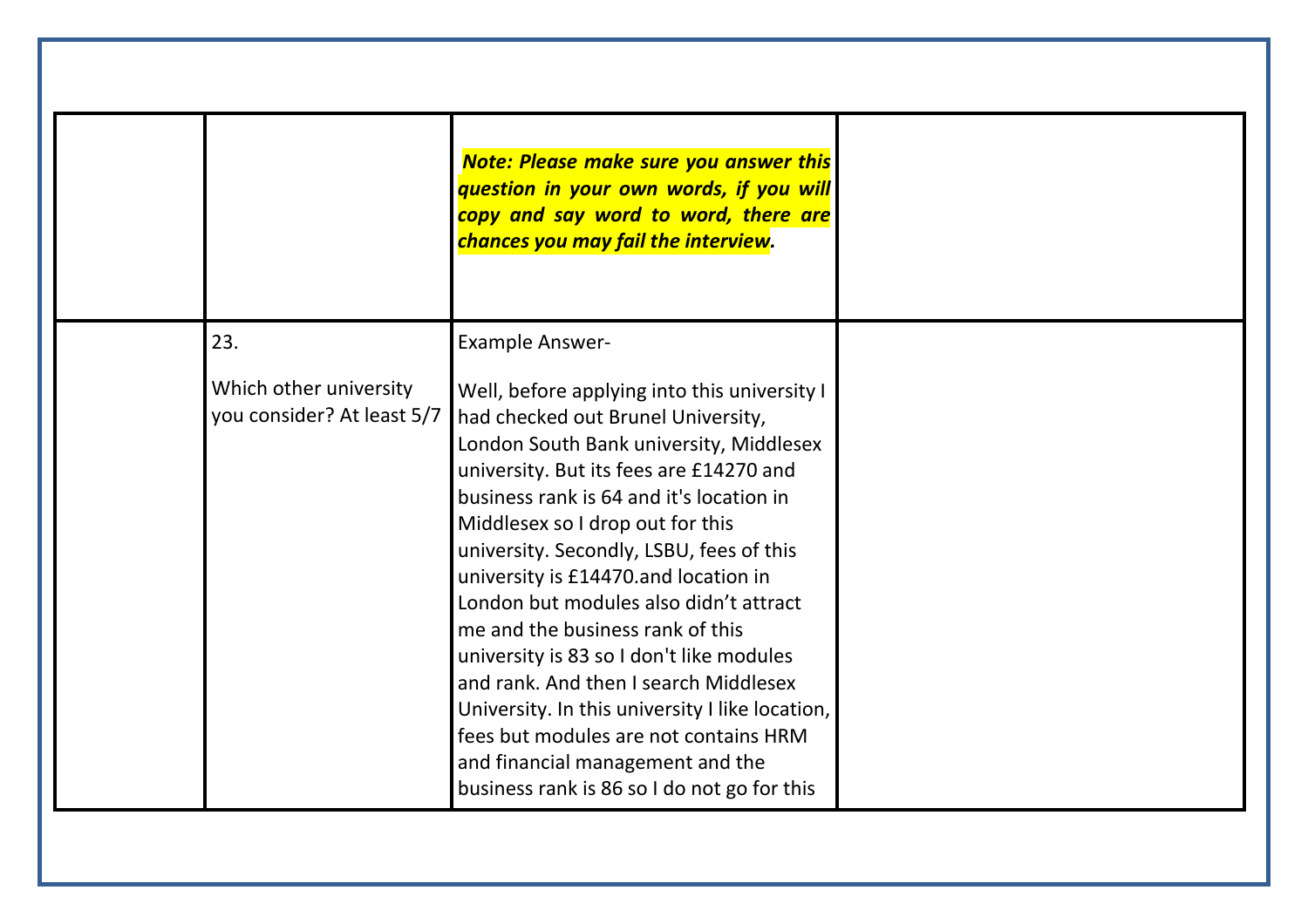| university. Then after I go for this and I<br>like in this university location, fees are<br>£11,850 so this is in my budget and also I<br>like modules and this university rank is 7<br>in UK for students satisfaction and<br>business rank is 14 and university<br>received a silver teaching excellence<br>framework award in June 2017. So I chose<br>to study in(Name of the chosen<br>university). |
|----------------------------------------------------------------------------------------------------------------------------------------------------------------------------------------------------------------------------------------------------------------------------------------------------------------------------------------------------------------------------------------------------------|
| <b>Note: Please make sure you answer this</b><br>question in your own words, if you will<br>copy and say word to word, there are<br>chances you may fail the interview.                                                                                                                                                                                                                                  |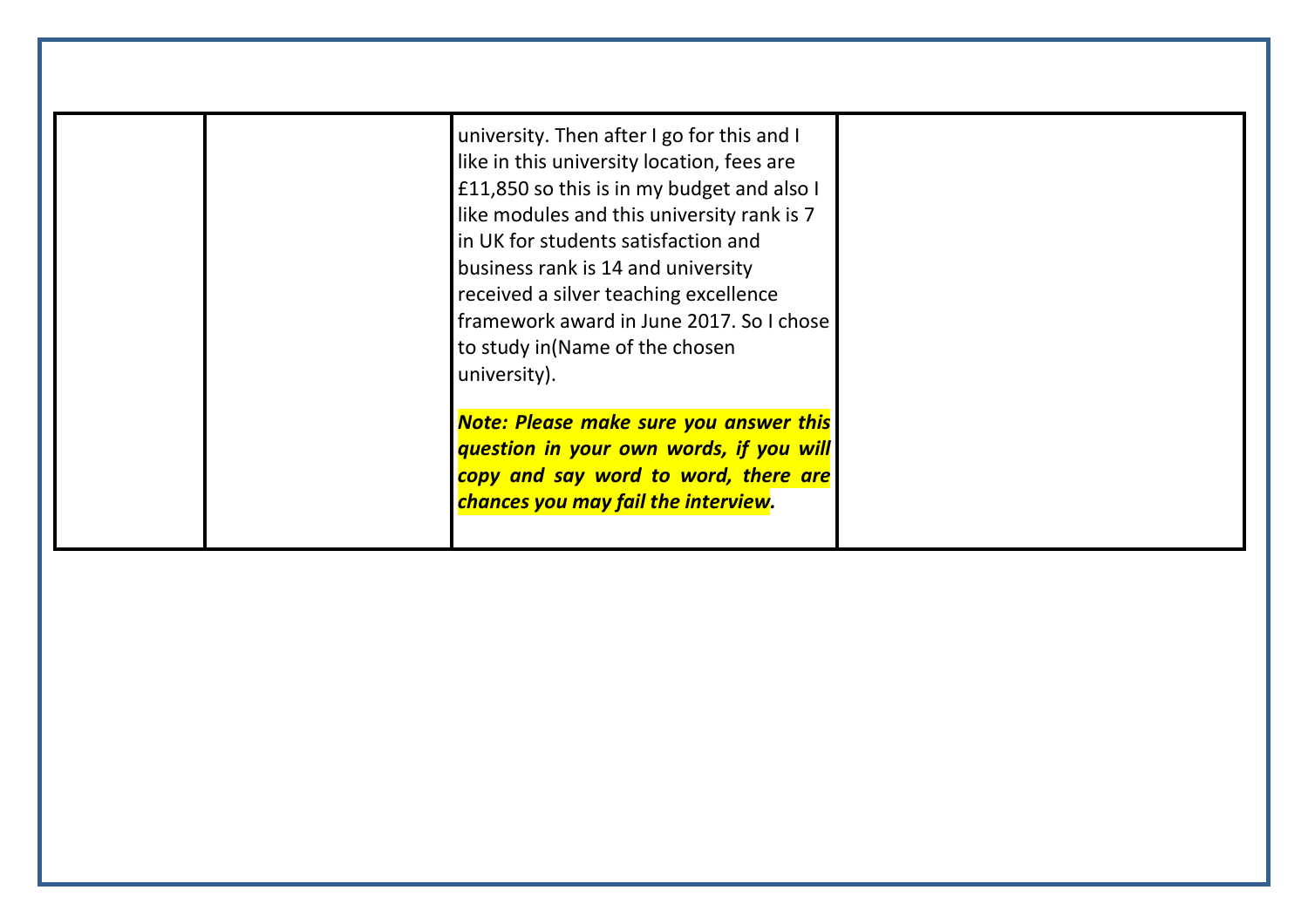| 24.<br>study in your home<br>country?                                                   | I want to study in the UK because a<br>Why did you decide not to degree from a British university is widely<br>recognized and valued in my country and<br>also around the world.                                                                                                                                                                                                                                                                                                                                                                       |  |
|-----------------------------------------------------------------------------------------|--------------------------------------------------------------------------------------------------------------------------------------------------------------------------------------------------------------------------------------------------------------------------------------------------------------------------------------------------------------------------------------------------------------------------------------------------------------------------------------------------------------------------------------------------------|--|
| (You need to explain why<br>is the UK better for study<br>and not your home<br>country) | $\triangleright$ Firstly, UK education System<br>is more focused on practical<br>based whereas in my country<br>education system is mainly<br>based on theory.<br>$\triangleright$ UK degree's course duration<br>is shorter than my country. In<br>UK students can complete<br>their MBA course in one year<br>whereas in my county it takes<br>2 to 3 years. Sometimes even<br>more than this because of<br>sessional congestions.<br>So,<br>students in UK can easily save<br>their valuable time.<br>$\triangleright$ UK University offers<br>fair |  |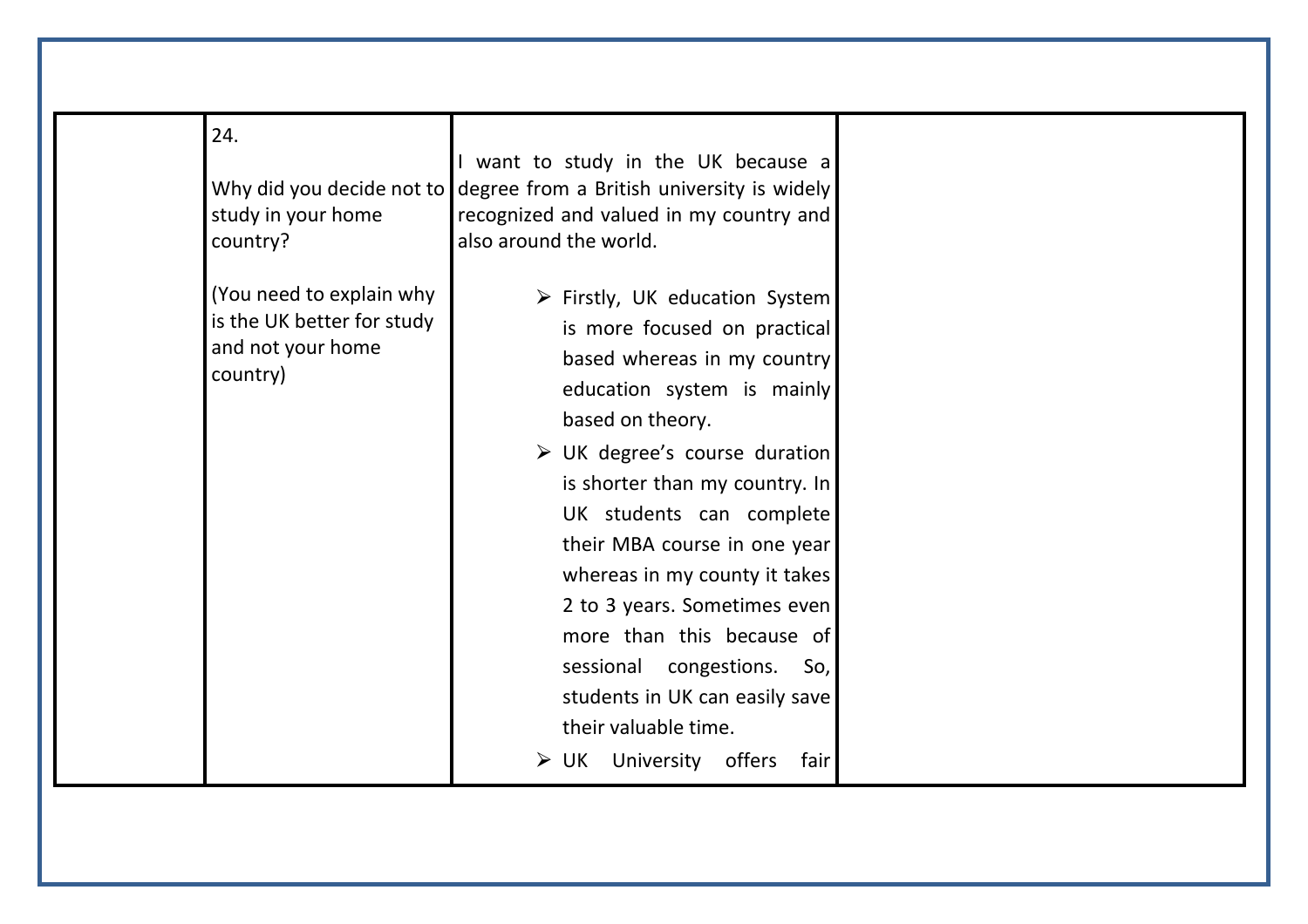| scholarship for international<br>students as well whereas in<br>my country there is no chance<br>to get this scholarship.<br>University is<br>> 0K<br>more<br>diversified than our country.<br>So students in UK can mix up<br>with various cultures and they<br>can make a strong network<br>for their employment, which<br>is not possible in India.<br>> Study in UK will also help me<br>to develop my excellent<br>language Skills.<br>$\triangleright$ More importantly it will add<br>value on my social status as<br>well.<br>$\triangleright$ Additionally, I can develop<br>International<br>connections,<br>which can help in job or<br>business sector. |  |
|---------------------------------------------------------------------------------------------------------------------------------------------------------------------------------------------------------------------------------------------------------------------------------------------------------------------------------------------------------------------------------------------------------------------------------------------------------------------------------------------------------------------------------------------------------------------------------------------------------------------------------------------------------------------|--|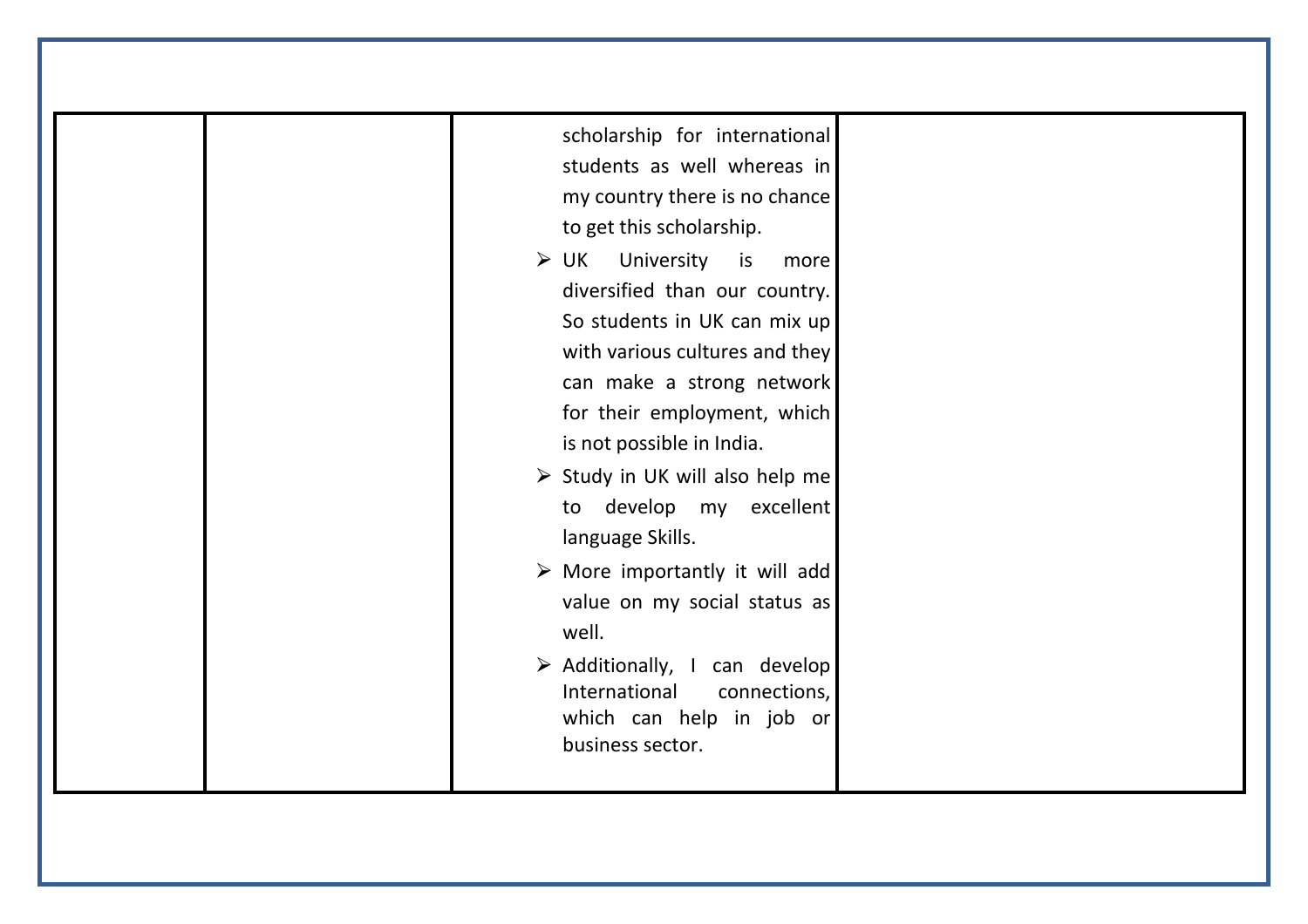|                                    |                                                | $\triangleright$ I will get to know about their<br>different products and culture<br>also.                                                                              |
|------------------------------------|------------------------------------------------|-------------------------------------------------------------------------------------------------------------------------------------------------------------------------|
|                                    |                                                | $\triangleright$ Considering all these I feel<br>more interest to study in UK<br>rather than my country.                                                                |
|                                    |                                                | <b>Note: Please make sure you answer this</b><br>question in your own words, if you will<br>copy and say word to word, there are<br>chances you may fail the interview. |
| <b>Financial</b><br><b>Sponsor</b> | $\vert$ 25.<br>Who is financing your<br>study? |                                                                                                                                                                         |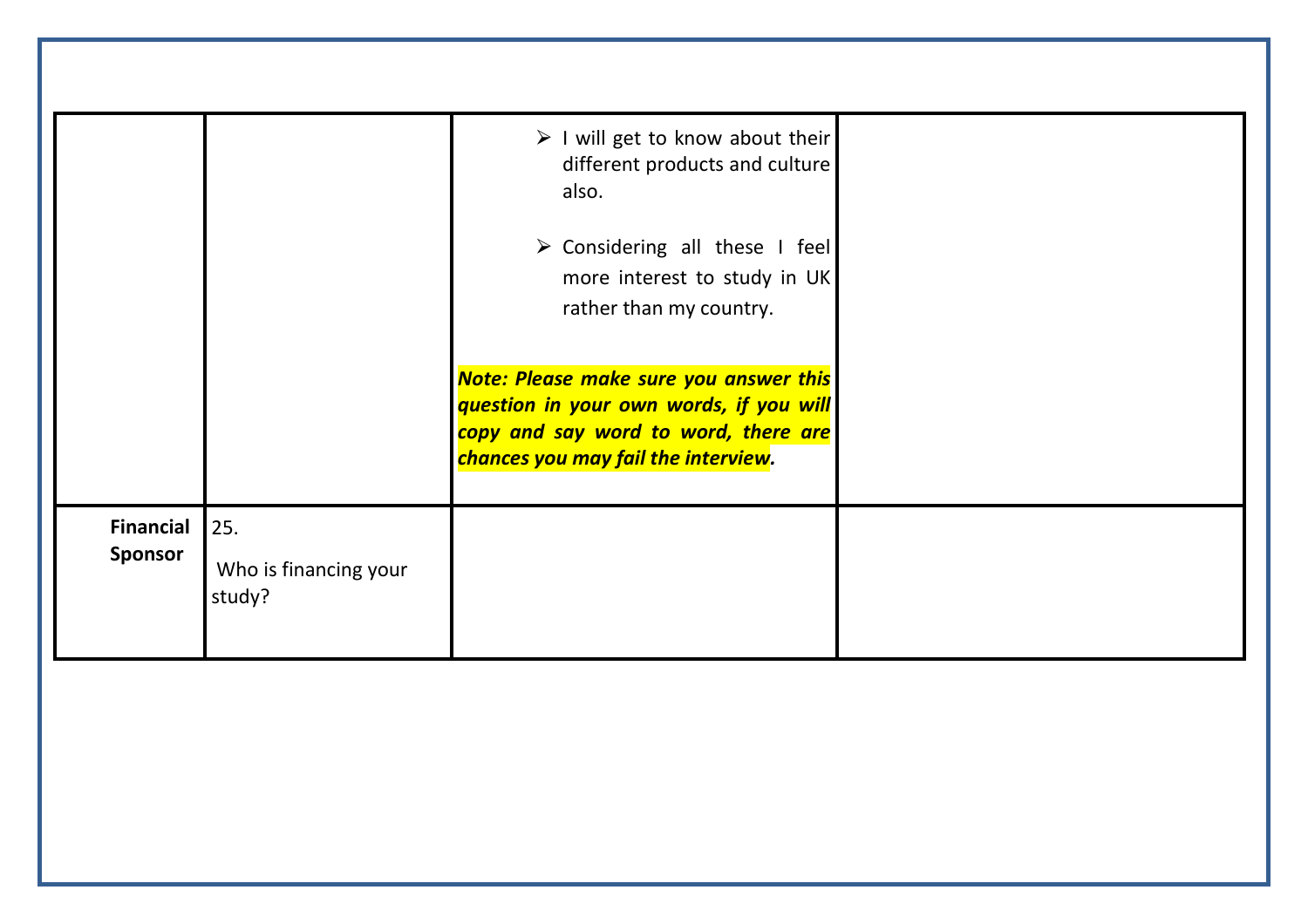|                          | 26.<br>What is the profession of<br>your financial sponsor?                |                                                                                                                                                        |  |
|--------------------------|----------------------------------------------------------------------------|--------------------------------------------------------------------------------------------------------------------------------------------------------|--|
|                          | 27.<br>How much are you<br>financial sponsor monthly<br>and annual income? |                                                                                                                                                        |  |
| <b>Accomm</b><br>odation | 28.<br>Have you sorted out your<br>accommodation?                          | Example Answer:<br>I did not sorted out accommodation yet.<br>But I have decided to live in private<br>accommodation near to the University<br>campus. |  |
|                          | 29.<br>How much your                                                       | Example Answer:                                                                                                                                        |  |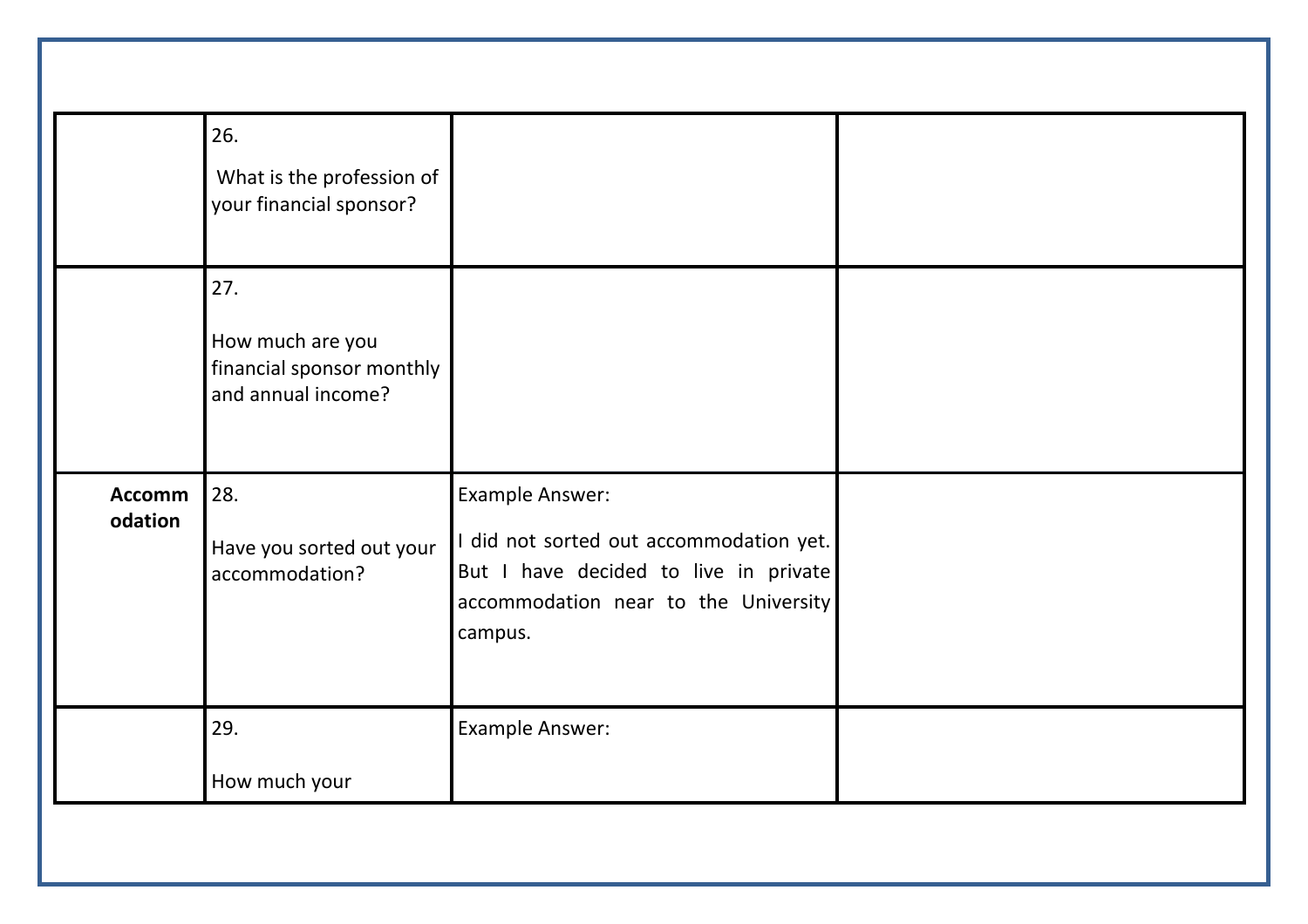|                        | accommodation will cost<br>you monthly?                                                                                                                                | 800 - 1000 pounds.                    |  |
|------------------------|------------------------------------------------------------------------------------------------------------------------------------------------------------------------|---------------------------------------|--|
|                        | 30.<br>a.) How much will be<br>your overall living<br>expenses?<br>b.) Can you give a<br>breakdown of your<br>expenses?                                                | 1334 in London<br>1023 outside London |  |
| <b>Visa</b><br>related | 31.<br>Have you even applied<br>for a VISA to visit another<br>country?<br>Or<br>Have you ever previously<br>applied for any type of<br>visa for any other<br>country? |                                       |  |